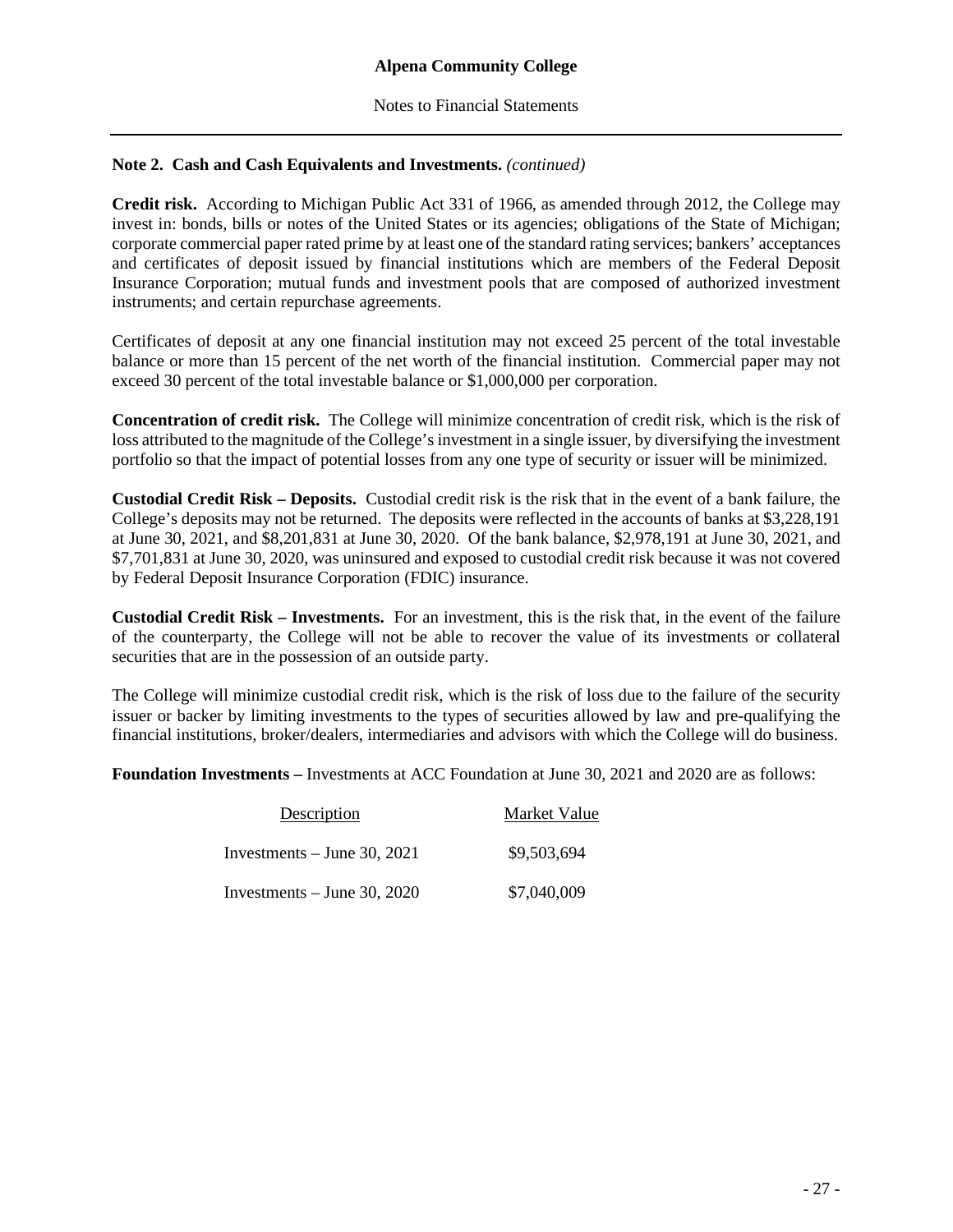# **Note 3. Property and Equipment.**

 The following table presents the changes in the various fixed asset class categories for the year ended June 30, 2021 as follows:

|                                       | <b>Balances</b> |                  |               | <b>Balances</b>          | Estimated      |
|---------------------------------------|-----------------|------------------|---------------|--------------------------|----------------|
|                                       | July 1, 2020    | <b>Additions</b> | Retirements   | June 30, 2021            | Useful Life    |
| Capital assets not being depreciated: |                 |                  |               |                          |                |
| Land                                  | 339,600<br>\$   | \$               | $\mathcal{S}$ | $\mathcal{S}$<br>339,600 |                |
| Construction in progress              | 2,366,961       | 5,196,506        |               | 7,563,467                |                |
|                                       | 2,706,561       | 5,196,506        |               | 7,903,067                |                |
| Capital assets being depreciated:     |                 |                  |               |                          |                |
| Land improvements                     | 1,156,404       |                  |               | 1,156,404                | 15             |
| Buildings and improvements            | 30,654,660      |                  |               | 30,654,660               | $5 - 40$       |
| Furniture, fixtures, equipment        | 4,965,300       | 307,596          |               | 5,272,896                | $3 - 7$        |
| <b>Vehicles</b>                       | 640,917         |                  | (46,203)      | 594,714                  | $\overline{4}$ |
| Library materials                     | 1,152,906       | 7,649            |               | 1,160,555                | 10             |
|                                       | 38,570,187      | 315,245          | (46,203)      | 38,839,229               |                |
| Less - accumulated depreciation:      |                 |                  |               |                          |                |
| Land improvements                     | (1, 156, 404)   |                  |               | (1, 156, 404)            | 15             |
| Buidlings and improvements            | (16, 230, 698)  | (671, 689)       |               | (16,902,387)             | $5 - 40$       |
| Furniture, fixtures, equipment        | (4,097,889)     | (196, 597)       |               | (4,294,486)              | $3 - 7$        |
| <b>Vehicles</b>                       | (509, 107)      | (75, 942)        | 46,203        | (538, 846)               | $\overline{4}$ |
| Library materials                     | (1,098,550)     | (21, 651)        |               | (1,120,201)              | 10             |
|                                       | (23,092,648)    | (965, 879)       | 46,203        | (24, 012, 324)           |                |
| <b>Net Capital Assets</b>             | \$18,184,100    | \$4,545,872      | \$            | \$22,729,972             |                |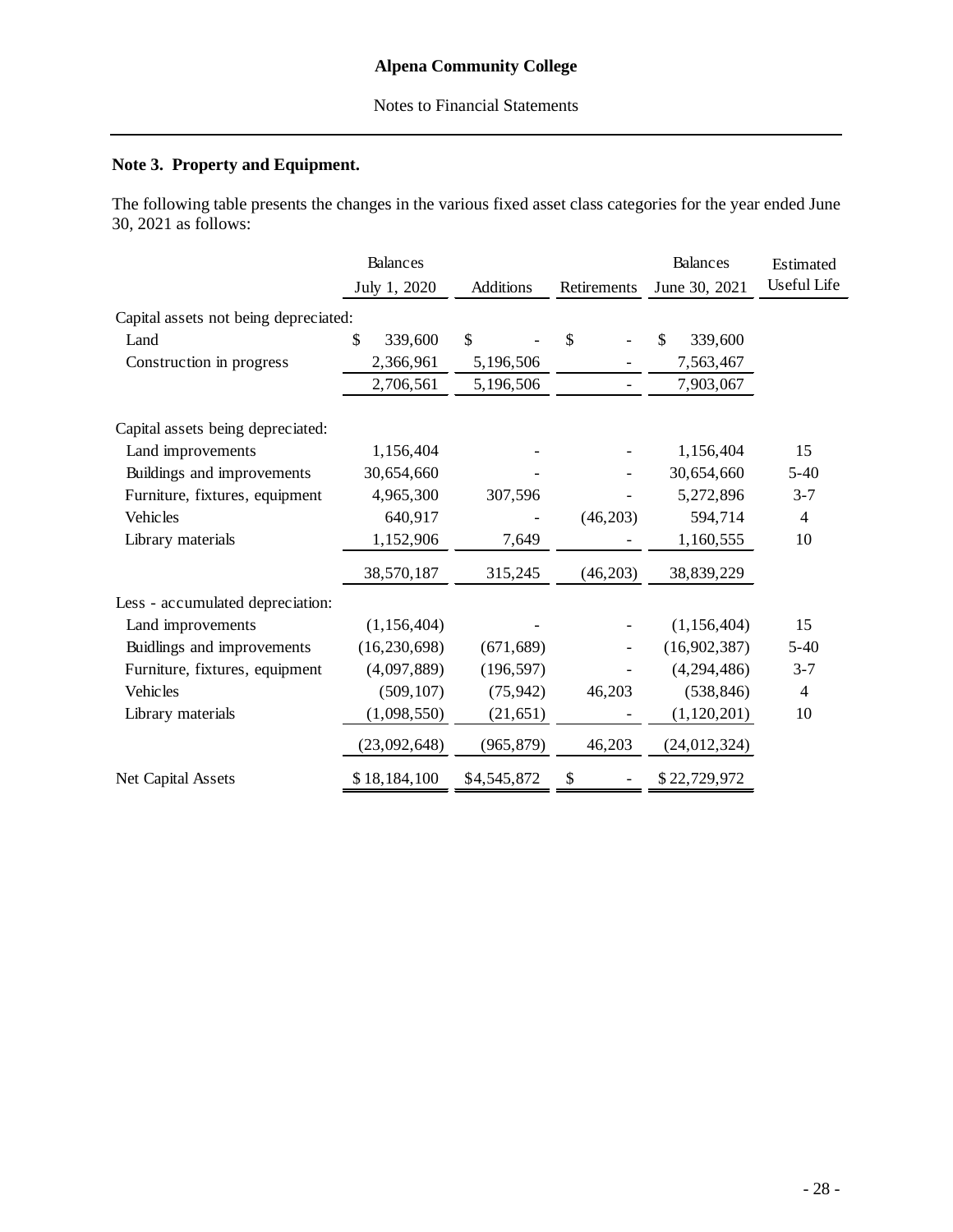# **Note 3. Property and Equipment.** *(continued)*

 The following table presents the changes in the various fixed asset class categories for the year ended June 30, 2020 as follows:

|                                       | <b>Balances</b> |                  |             | <b>Balances</b>          | Estimated      |
|---------------------------------------|-----------------|------------------|-------------|--------------------------|----------------|
|                                       | July 1, 2019    | <b>Additions</b> | Retirements | June 30, 2020            | Useful Life    |
| Capital assets not being depreciated: |                 |                  |             |                          |                |
| Land                                  | 339,600<br>\$   | \$               | \$          | $\mathcal{S}$<br>339,600 |                |
| Construction in progress              | 363,842         | 2,003,119        |             | 2,366,961                |                |
|                                       | 703,442         | 2,003,119        |             | 2,706,561                |                |
| Capital assets being depreciated:     |                 |                  |             |                          |                |
| Land improvements                     | 1,156,404       |                  |             | 1,156,404                | 15             |
| Buildings and improvements            | 30,502,350      | 245,859          | (93, 549)   | 30,654,660               | $5-40$         |
| Furniture, fixtures, equipment        | 4,693,853       | 286,658          | (15,211)    | 4,965,300                | $3 - 7$        |
| <b>Vehicles</b>                       | 611,127         | 29,790           |             | 640,917                  | $\overline{4}$ |
| Library materials                     | 1,149,759       | 3,147            |             | 1,152,906                | 10             |
|                                       | 38,113,493      | 565,454          | (108, 760)  | 38,570,187               |                |
| Less - accumulated depreciation:      |                 |                  |             |                          |                |
| Land improvements                     | (1, 156, 404)   |                  |             | (1, 156, 404)            | 15             |
| Buildings and improvements            | (15, 634, 871)  | (689, 376)       | 93,549      | (16, 230, 698)           | $5-40$         |
| Furniture, fixtures, equipment        | (3,899,856)     | (213, 244)       | 15,211      | (4,097,889)              | $3 - 7$        |
| <b>Vehicles</b>                       | (440, 613)      | (68, 494)        |             | (509, 107)               | $\overline{4}$ |
| Library materials                     | (1,072,915)     | (25, 635)        |             | (1,098,550)              | 10             |
|                                       | (22, 204, 659)  | (996, 749)       | 108,760     | (23,092,648)             |                |
| Net Capital Assets                    | \$16,612,276    | \$1,571,824      | \$          | \$18,184,100             |                |

 As of June 30, 2021, the College has additional construction cost commitments of approximately \$1.4 million for the Van Lare Hall building renovation project.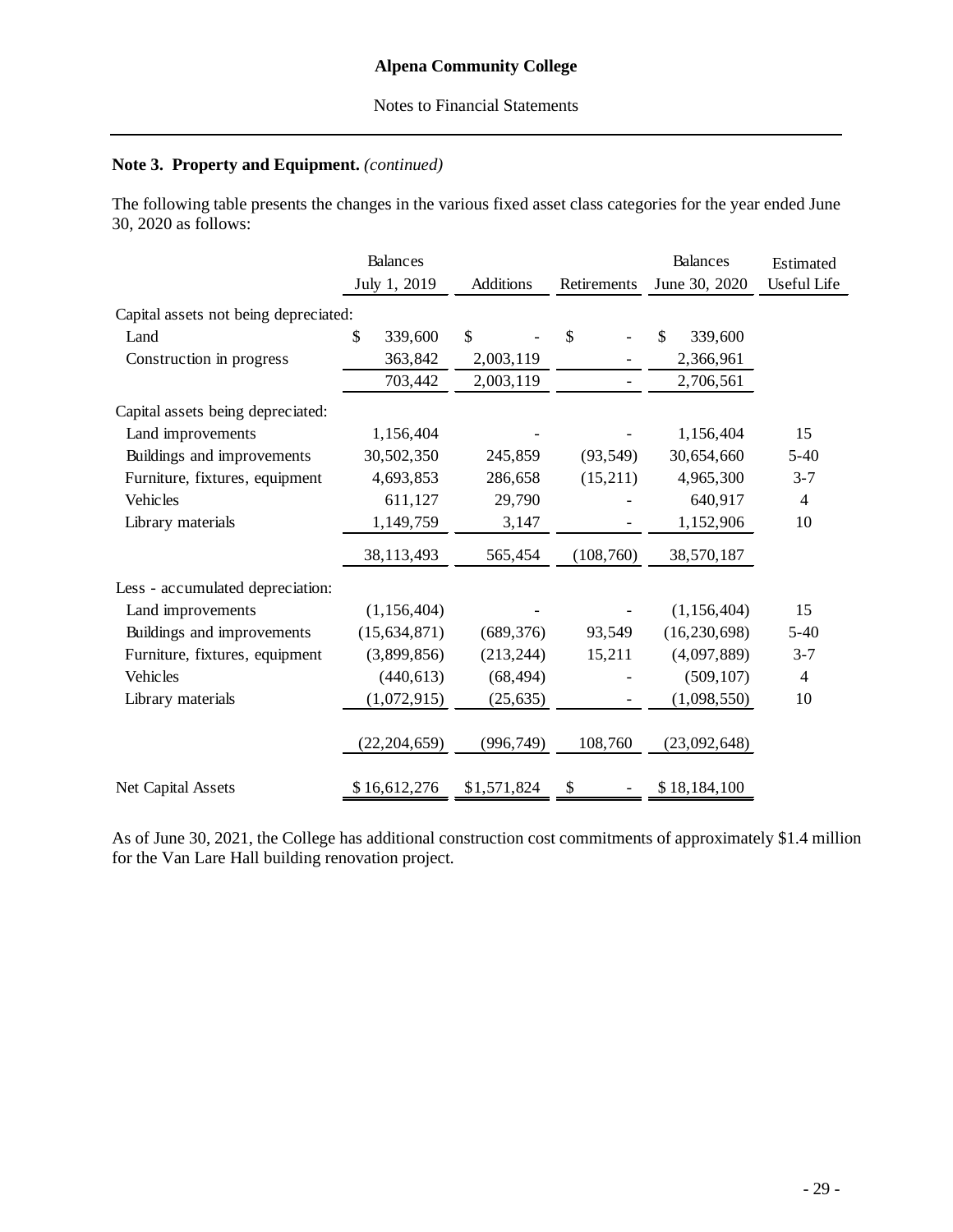# Notes to Financial Statements

# **Note 4. Pension and Other Postemployment Benefit (OPEB) Plans.**

### **Industry Information and Significant Accounting Policies.**

### **Michigan Public School Employees' Retirement System.**

**Michigan Public School Employees' Retirement System.**<br>**Plan Description.** The College participates in the Michigan Public School Employees' Retirement System retirement system governed by the State of Michigan that covers substantially all non-exempt employees of the College and 62.7% of exempt employees. Exempt employees may choose an optional retirement (MPSERS or System), a statewide, cost-sharing, multiple-employer defined benefit public employee plan managed by the Teachers Insurance Annuity Association (TIAA). The System provides retirement, survivor, and disability benefits to plan members and their beneficiaries. The System also provides postemployment health care benefits to retirees and beneficiaries who elect to receive those benefits.

 The Michigan Public School Employees' Retirement System issues a publicly available financial report or by writing to the Office of Retirement System (ORS) at 530 West Allegan Street, P.O. Box 30171, that includes financial statements and required supplementary information for the pension and postemployment health care plans. That report is available on the web at http://www.michigan.gov/orsschools, Lansing, MI 48909.

 **Contributions.** Public Act 300 of 1980, as amended, required the College to contribute amounts necessary provisions are specified by State statute and may be amended only by action of the State Legislature. Under employees during the year, with an additional amount to finance a portion of the unfunded accrued liability. to finance the coverage of pension and OPEB benefits of active and retired members. Contribution these provisions, each College's contribution is expected to finance the costs of benefits earned by

 benefit options included in the plan available to employees based on date of hire. Contribution rates are The College's contributions are determined based on employee elections. There are a number of different adjusted annually by the ORS. The range of rates are as follows:

|                                      | Pension         | <b>OPEB</b>       |
|--------------------------------------|-----------------|-------------------|
| July 1, 2013 – September 30, 2013    | 12.78% - 15.21% | $8.18\% - 9.11\%$ |
| October 1, 2013 – September 30, 2014 | 15.44% - 18.34% | $5.52\% - 6.45\%$ |
| October 1, 2014 – September 30, 2015 | 18.76% - 23.07% | $2.71\% - 2.20\%$ |
| October 1, 2015 – September 30, 2016 | 14.56% - 18.95% | $6.40\% - 6.83\%$ |
| October 1, 2016 – September 30, 2017 | 15.27% - 19.03% | 5.69% - 5.91%     |
| October 1, 2017 – September 30, 2018 | 16.14% - 20.49% | $4.82\% - 5.07\%$ |
| October 1, 2018 – September 30, 2019 | 16.39% - 20.59% | 7.57% - 7.93%     |
| October 1, 2019 – September 30, 2020 | 16.39% - 20.59% | 7.57% - 8.09%     |
| October 1, 2020 – June 30, 2021      | 16.39% - 20.59% | 7.57% - 8.43%     |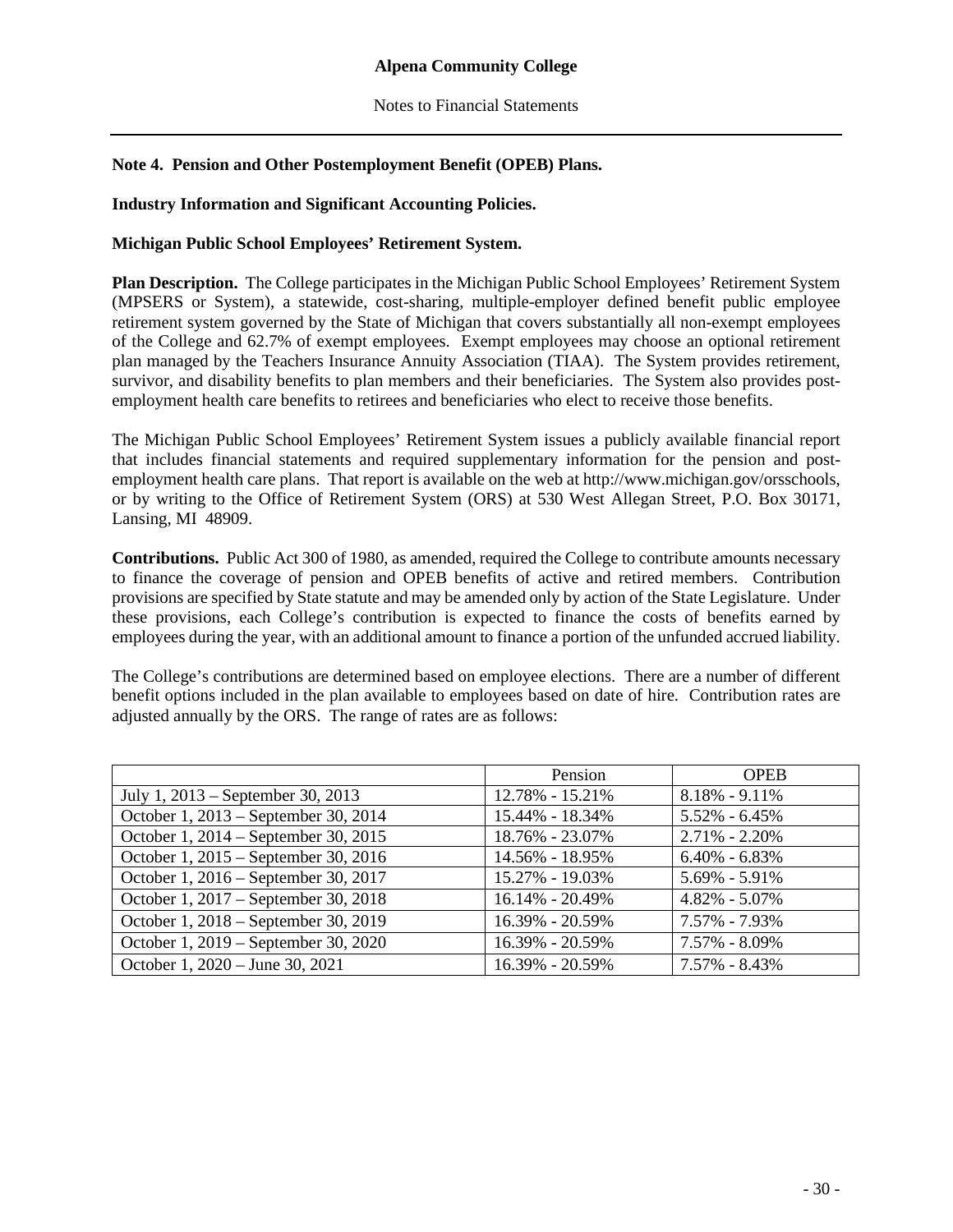wages. Plan members electing into the defined contribution plan are not required to make additional Depending on the plan selected, plan member contributions range from 0 percent up to 9 percent of gross contributions.

 The College's required and actual contributions to the pension plan for the years ended June 30, 2021 and (UAAL) Stabilization Rate for the years ended June 30, 2021 and 2020. The College's required and actual contributions to OPEB for the years ended June 30, 2021 and June 30, 2020 were \$540,877 and \$521,944, 2020 were \$2,140,771 and \$2,103,241, respectively. Contributions include \$1,042,972 and \$874,450 in revenue received from the State of Michigan to fund the MPSERS Unfunded Actuarial Accrued Liability respectively.

 **Benefits Provided.** Benefit provisions of the defined benefit pension plan are established by State statute, which may be amended. Public Act 300 of 1980, as amended, establishes eligibility and benefit provisions for the defined benefit (DB) pension plan.

 Depending on the plan option selected, member retirement benefits are calculated as final average requirements to retire range from attaining the age of 46 to 60 with years of service ranging from 5 to 30 years, depending on when the employee became a member. Early retirement is computed in the same between the pension effective date and the date the member will attain age 60. There is no mandatory compensation times years of service times a pension factor ranging from 1.25 percent to 1.50 percent. The manner as a regular pension, but is permanently reduced 0.50 percent for each full and partial month retirement age.

 Members are eligible for non-duty disability benefits after 10 years of service and for duty-related disability earning are limited to 100 percent of the participant's final average compensation with an increase of 2 benefits upon hire. Disability retirement benefits are determined in the same manner as retirement benefits but are payable immediately without an actuarial reduction. The disability benefits plus authorized outside percent each year thereafter.

Benefits may transfer to a beneficiary upon death and are determined in the same manner as retirement benefits, but with an actuarial reduction.

 Benefit terms provide for annual cost-of-living adjustments to each employee's retirement allowance subsequent to the employee's retirement date. The annual adjustment, if applicable, is 3 percent. For some members that do not receive an annual increase, they are eligible to receive a supplemental payment in those years when investment earnings exceed actuarial assumptions.

 **Net Pension Liability, Deferrals, and Pension Expense.** At June 30, 2021 and 2020, the College reported liability used to calculate the net pension liability was determined by an actuarial valuation as of that date. a liability of \$26,759,219 and \$26,219,184, respectively, for its proportionate share of the net pension liability. The net pension liability was measured as of September 30, 2020 and 2019, and the total pension The College's proportion of the net pension liability was based on a projection of its long-term share of contributions to the pension plan relative to the projected contributions of all participating reporting units, actuarially determined. At September 30, 2020 and 2019, the College's proportion was 0.07789919% and 0.07917224%, respectively, which was a decrease of .00127305%.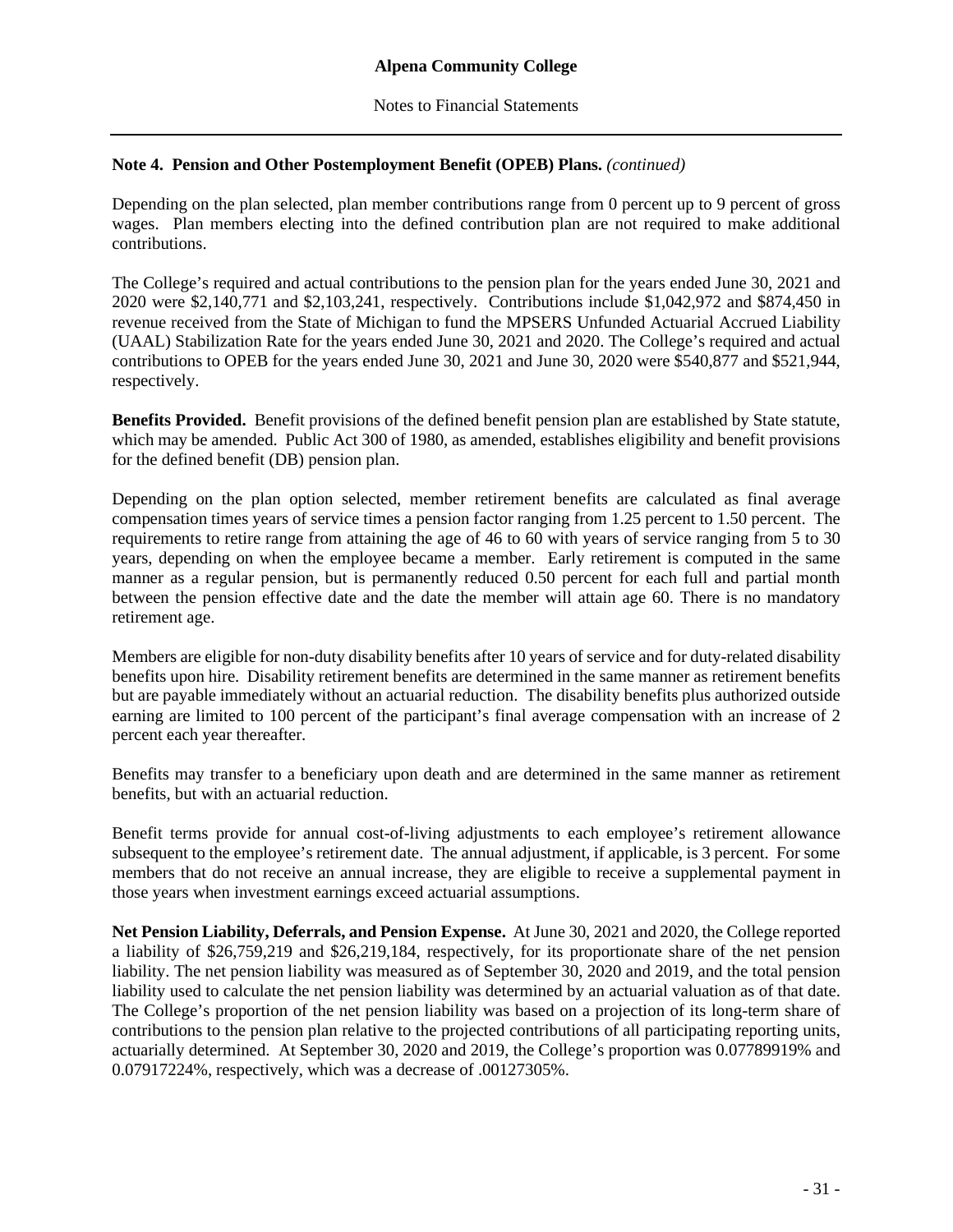2021, the College reported deferred outflows of resources and deferred inflows of resources related to For the year ended June 30, 2021, the College recognized pension expense of \$3,408,108. At June 30, pensions from the following sources:

|                                                                                                                     | Deferred      |           | Deferred   |
|---------------------------------------------------------------------------------------------------------------------|---------------|-----------|------------|
|                                                                                                                     | Outflows of   |           | Inflows of |
|                                                                                                                     | Resources     | Resources |            |
| Differences between expected and actual experience                                                                  | \$<br>408,859 | \$        | 57,114     |
| Changes of assumptions                                                                                              | 2,965,179     |           |            |
| Net difference between projected and actual earnings<br>on pension plan investments                                 | 112,430       |           |            |
| Changes in proportion and differences between Reporting Unit<br>contributions and proportionate share contributions |               |           | 1,018,443  |
| Reporting Unit contributions subsequent to the measurement date                                                     | 2,042,518     |           |            |
| Total                                                                                                               | 5,528,986     | \$        | 1,075,557  |

 2020, the College reported deferred outflows of resources and deferred inflows of resources related to For the year ended June 30, 2020, the College recognized pension expense of \$3,657,661. At June 30, pensions from the following sources:

|                                                                                                                     | Deferred<br>Outflows of<br>Resources |           | Deferred<br>Inflows of<br>Resources |           |
|---------------------------------------------------------------------------------------------------------------------|--------------------------------------|-----------|-------------------------------------|-----------|
| Differences between expected and actual experience                                                                  | \$                                   | 117,523   | \$                                  | 109,331   |
| Changes of assumptions                                                                                              |                                      | 5,133,735 |                                     |           |
| Net difference between projected and actual earnings<br>on pension plan investments                                 |                                      |           |                                     | 840,280   |
| Changes in proportion and differences between Reporting Unit<br>contributions and proportionate share contributions |                                      | 84,191    |                                     | 1,247,656 |
| Reporting Unit contributions subsequent to the measurement date                                                     |                                      | 1,862,329 |                                     |           |
| Total                                                                                                               |                                      | 7,197,778 | \$                                  | 2,197,267 |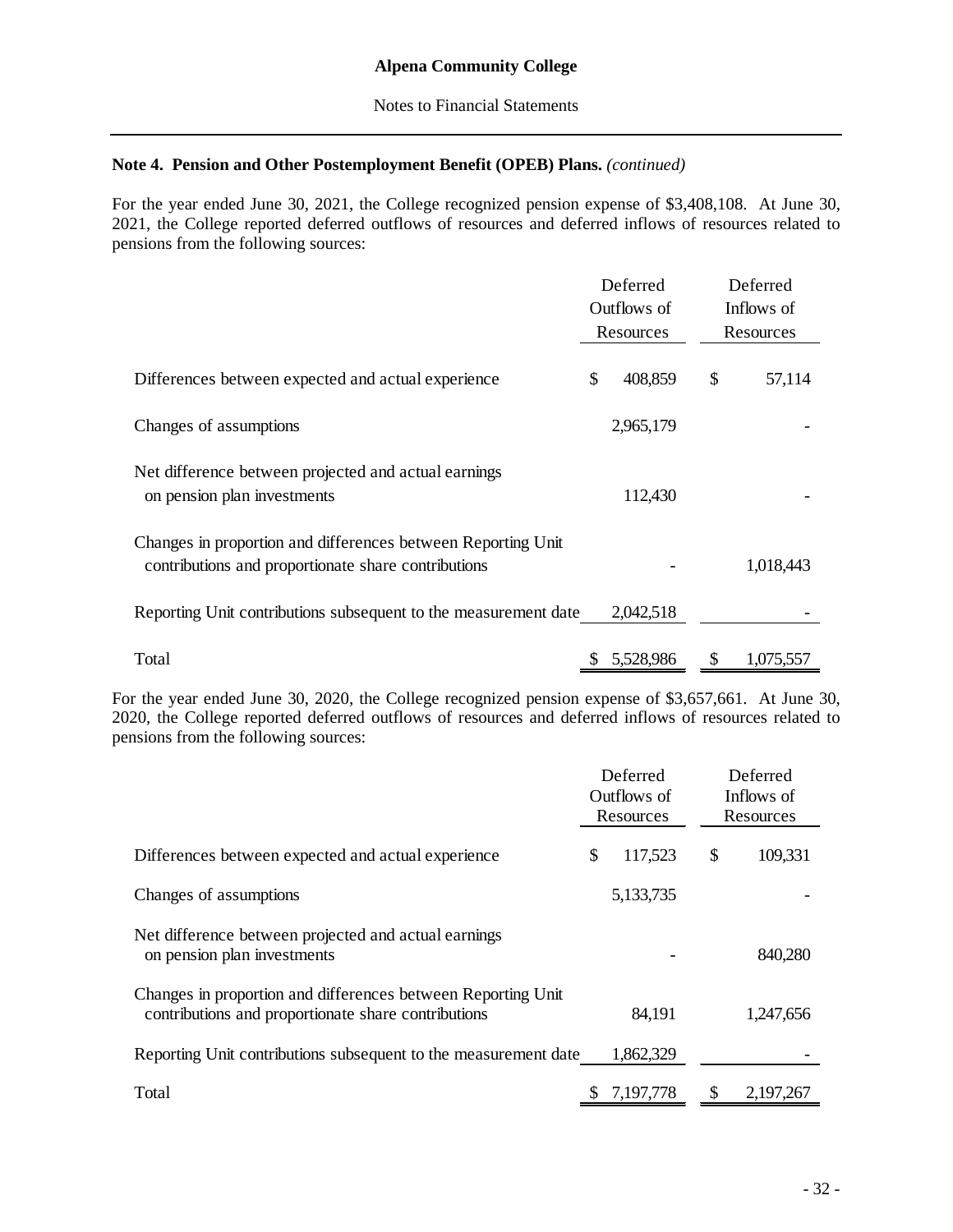Notes to Financial Statements

### **Note 4. Pension and Other Postemployment Benefit (OPEB) Plans.** *(continued)*

liability of \$4,101,234 and \$5,456,362, respectively, for its proportionate share of the net OPEB liability. proportion of the net OPEB liability was based on a projection of its long-term share of contributions to the OPEB plan relative to the projected contributions of all participating reporting units, actuarially determined. **Net OPEB Liability, Deferrals, and OPEB Expense.** At June 30, 2021 and 2020, the College reported a The net OPEB liability was measured as of September 30, 2020 and 2019, and the total OPEB liability used to calculate the net OPEB liability was determined by an actuarial valuation as of that date. The College's At September 30, 2020 and 2019, the College's proportion was 0.07655460% and 0.07601774%, respectively, which was an increase of .00053686%.

 the College reported deferred outflows of resources and deferred inflows of resources related to OPEB from For the year ended June 30, 2021, the College recognized OPEB expense of \$(248,046). At June 30, 2021, the following sources:

|                                                                                                                     |             | <b>OPEB Deferred OPEB Deferred</b> |
|---------------------------------------------------------------------------------------------------------------------|-------------|------------------------------------|
|                                                                                                                     | Outflows of | Inflows of                         |
|                                                                                                                     | Resources   | Resources                          |
| Differences between expected and actual experience                                                                  | \$          | \$<br>3,055,803                    |
| Changes of assumptions                                                                                              | 1,352,258   |                                    |
| Net difference between projected and actual earnings<br>on OPEB investments                                         | 34,229      |                                    |
| Changes in proportion and differences between Reporting Unit<br>contributions and proportionate share contributions | 44,736      | 448,243                            |
| Reporting Unit contributions subsequent to the measurement date                                                     | 420,257     |                                    |
| Total                                                                                                               | 1,851,480   | 3,504,046                          |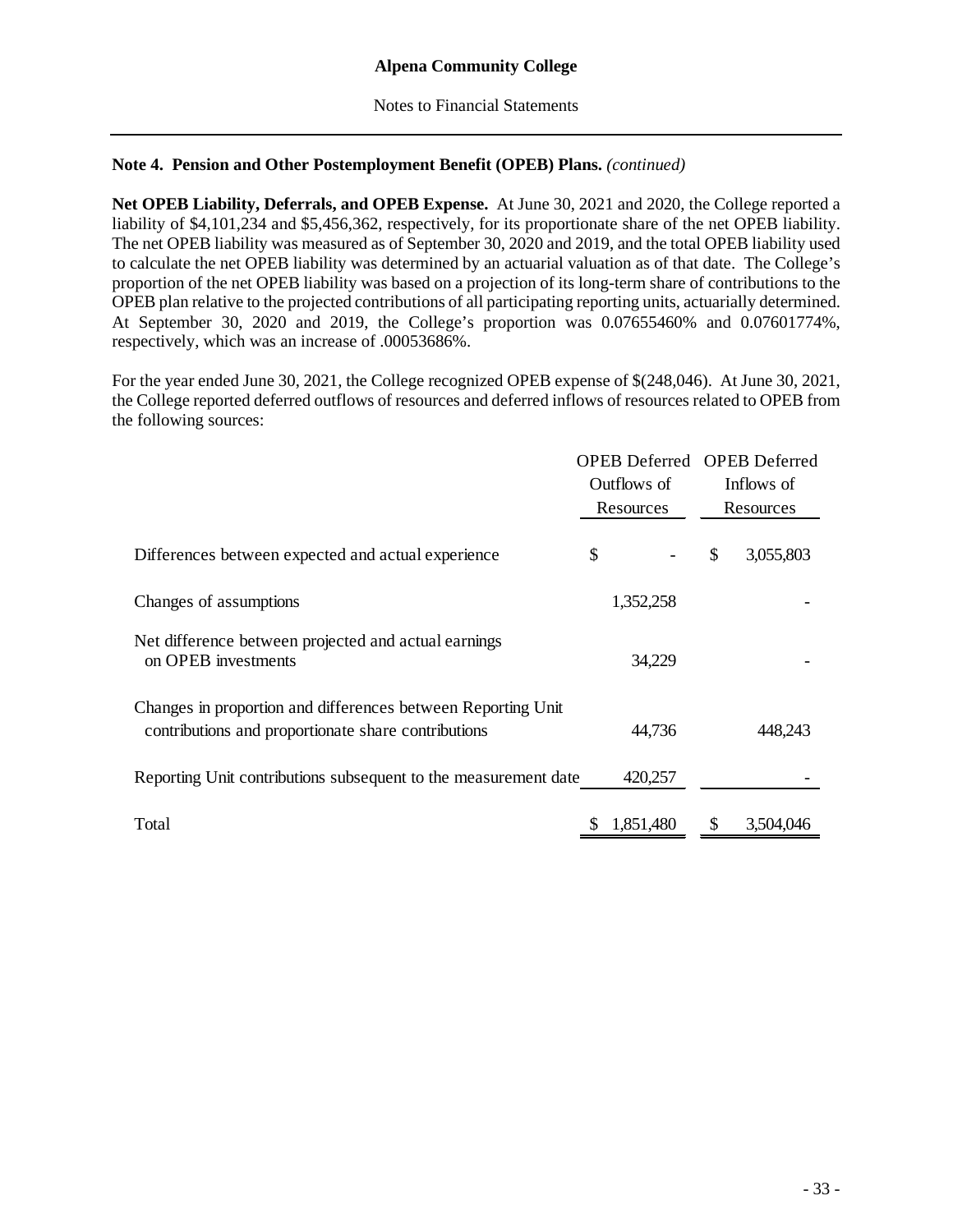For the year ended June 30, 2020, the College recognized OPEB expense of \$(4,125). At June 30, 2020, the College reported deferred outflows of resources and deferred inflows of resources related to OPEB from the following sources:

|                                                                                                                     |           | <b>OPEB Deferred OPEB Deferred</b><br>Outflows of |           | Inflows of |
|---------------------------------------------------------------------------------------------------------------------|-----------|---------------------------------------------------|-----------|------------|
|                                                                                                                     | Resources |                                                   | Resources |            |
| Differences between expected and actual experience                                                                  | \$        |                                                   | \$        | 2,002,093  |
| Changes of assumptions                                                                                              |           | 1,182,283                                         |           |            |
| Net difference between projected and actual earnings<br>on OPEB investments                                         |           |                                                   |           | 94,889     |
| Changes in proportion and differences between Reporting Unit<br>contributions and proportionate share contributions |           | 231                                               |           | 592,027    |
| Reporting Unit contributions subsequent to the measurement date                                                     |           | 409,668                                           |           |            |
| Total                                                                                                               |           | 1,592,182                                         | \$        | 2,689,009  |

For the year ended June 30, 2021, amounts reported as deferred outflows of resources and deferred inflows of resources related to pensions and OPEB will be recognized in pension and OPEB expenses as follows for:

> Deferred (Inflow) and Deferred Outflow of Resources by Year (To be Recognized in Future Pension and OPEB Expenses)

| Year Ending  | Pension   | <b>OPEB</b> |
|--------------|-----------|-------------|
| September 30 | Amount    | Amount      |
| 2021         | 3,122,198 | \$(167,707) |
| 2022         | 776,989   | (540, 284)  |
| 2023         | 412,583   | (435, 635)  |
| 2024         | 141,659   | (303, 429)  |
| 2025         |           | (205,511)   |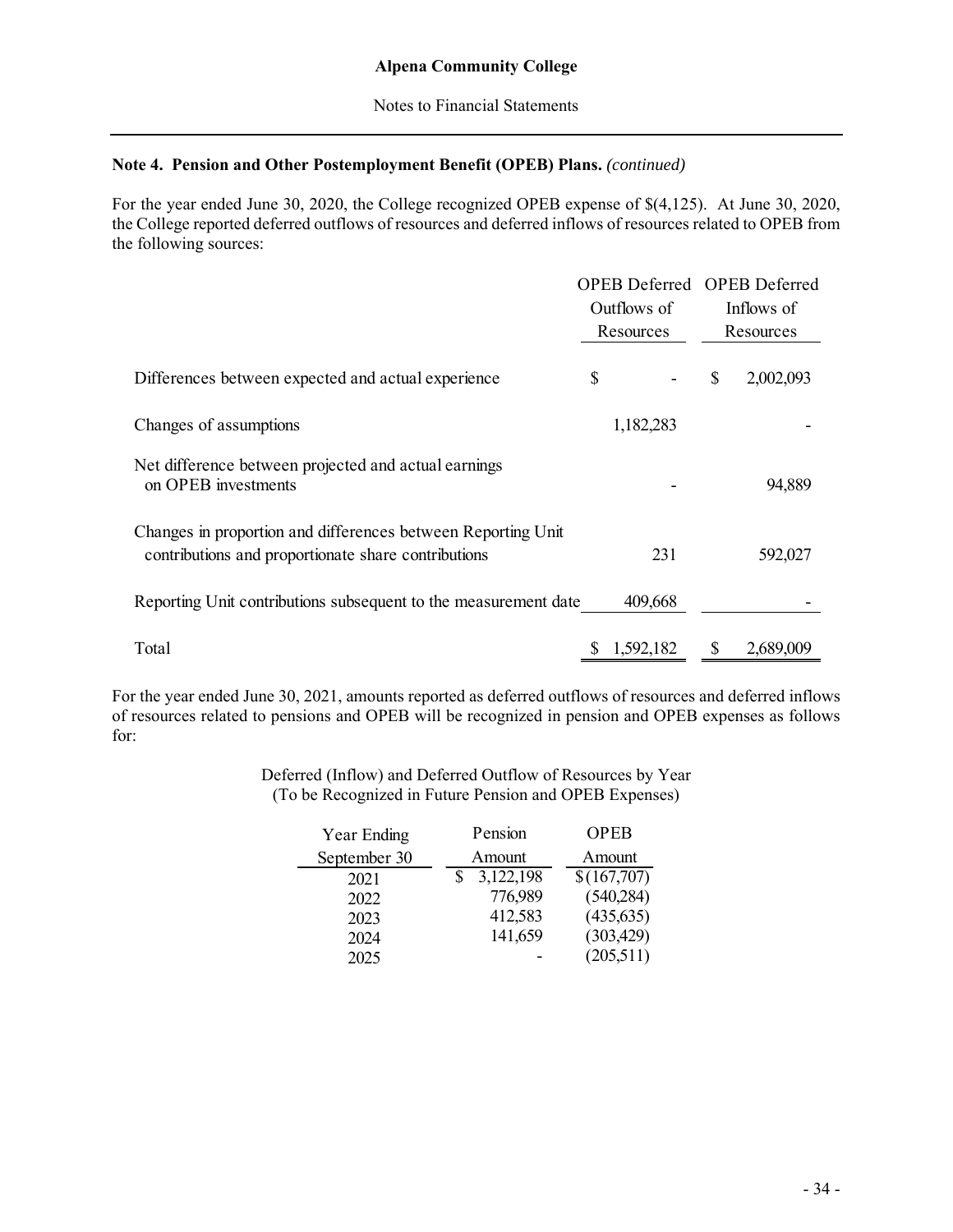Notes to Financial Statements

# **Note 4. Pension and Other Postemployment Benefit (OPEB) Plans.** *(continued)*

 For the year ended June 30, 2020, amounts reported as deferred outflows of resources and deferred inflows of resources related to pensions and OPEB will be recognized in pension and OPEB expenses as follows:

> Deferred (Inflow) and Deferred Outflow of Resources by Year (To be Recognized in Future Pension and OPEB Expenses)

| Year Ending  | Pension   | <b>OPEB</b> |
|--------------|-----------|-------------|
| September 30 | Amount    | Amount      |
| 2020         | 3,148,086 | 11,962      |
| 2021         | 948,660   | (397,706)   |
| 2022         | 638,326   | (350, 361)  |
| 2023         | 265,439   | (246, 231)  |
| 2024         |           | (114, 491)  |

 **Actuarial Assumptions.** The total pension liability in the September 30, 2019 and 2018 actuarial valuations were determined using the following actuarial assumptions, applied to all periods included in the measurement (unless noted assumption was unchanged between valuation years):

| Actuarial cost method                      | Entry age, normal                   |                                                                                                                                                                                          |  |
|--------------------------------------------|-------------------------------------|------------------------------------------------------------------------------------------------------------------------------------------------------------------------------------------|--|
| Wage inflation rate                        | 2.75%                               |                                                                                                                                                                                          |  |
| <b>Investment Rate of Return:</b>          |                                     |                                                                                                                                                                                          |  |
|                                            | 2019                                | 2018                                                                                                                                                                                     |  |
| MIP and Basic Plans (Non-Hybrid)           | 6.80%                               | 6.80%                                                                                                                                                                                    |  |
| Pension Plus Plan (Hybrid)                 | 6.80%                               | 6.80%                                                                                                                                                                                    |  |
| Pension Plus 2 Plan                        | 6.00%                               | 6.00%                                                                                                                                                                                    |  |
| <b>OPEB Plan (Retiree Healthcare Fund)</b> | 6.95%                               | 6.95%                                                                                                                                                                                    |  |
| Projected Salary Increases                 |                                     | $2.75 - 11.55\%$ , including wage inflation at 2.75%                                                                                                                                     |  |
| Cost-of-Living Pension Adjustments         |                                     | 3% Annual Non-Compounded for MIP Members                                                                                                                                                 |  |
| <b>Healthcare Cost Trend Rate</b>          |                                     | 2019: 7.0% Year 1 graded to 3.5% Year 15; 3.0% Year 120<br>2018: 7.5% Year 1 graded to 3.5% Year 12                                                                                      |  |
| Mortality                                  | MP-2017 from 2006.                  | (Retirees): RP-2014 Male and Female Healthy Annuitant<br>Mortality Tables, scaled by 82% for males and 78% for females<br>and adjusted for mortality improvements using projection scale |  |
|                                            | projection scale MP-2017 from 2006. | (Active): RP-2014 Male and Female Employee Mortality Tables,<br>scaled 100% and adjusted for mortality improvements using                                                                |  |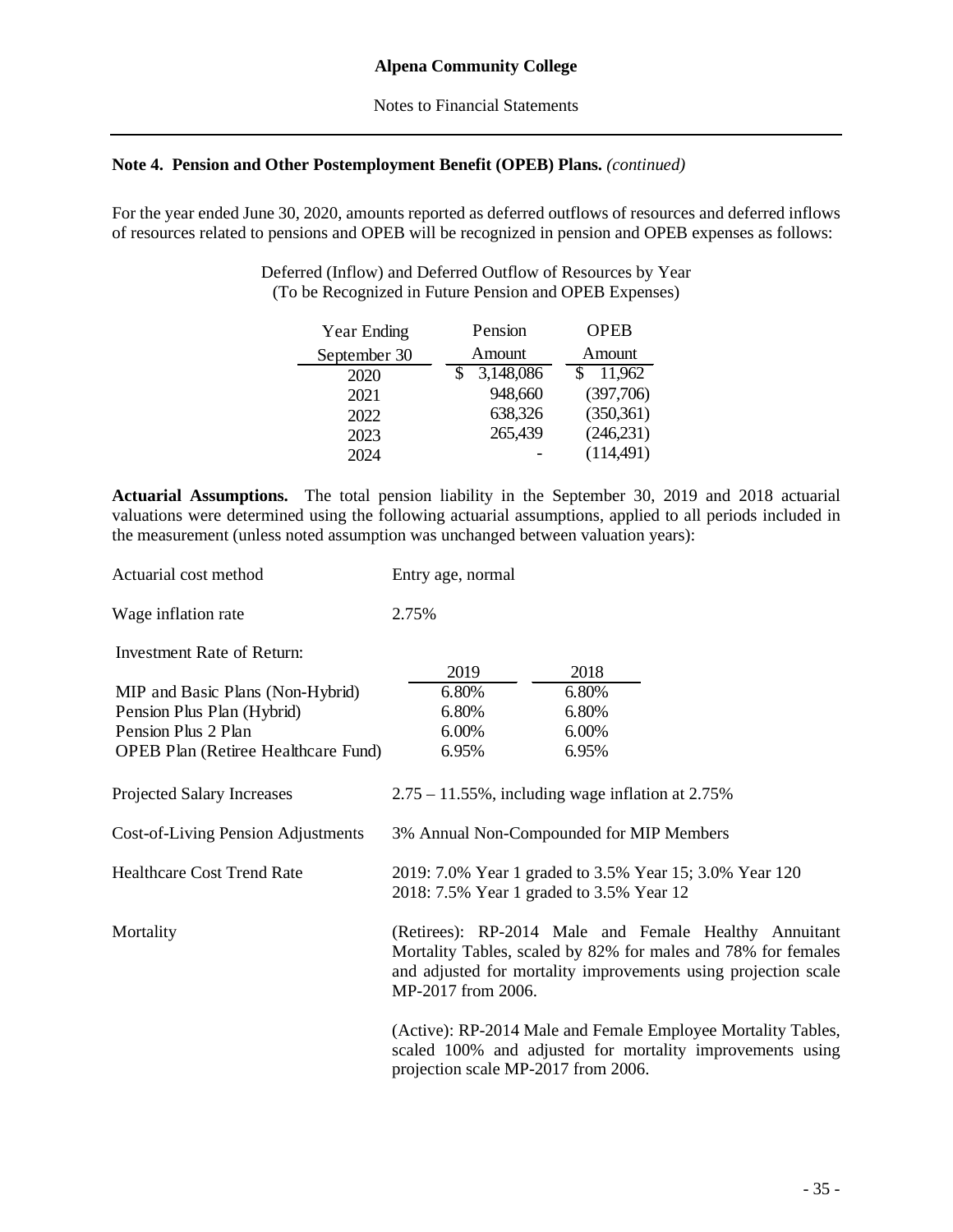Other OPEB Assumptions:

| <b>Opt-Out Assumption</b>       | 21% of eligible participants hired before July 1, 2008 and<br>30% of those hired after June 30, 2008 are assumed to opt<br>out of the retiree health plan |
|---------------------------------|-----------------------------------------------------------------------------------------------------------------------------------------------------------|
| <b>Survivor Coverage</b>        | 80% of male retirees and 67% of female retirees are<br>assumed to have coverage continuing after the retiree's<br>death                                   |
| Coverage Election at Retirement | 75% of male and 60% of female retirees are assumed to<br>elect coverage for 1 or more dependents                                                          |

 for use in the annual pension valuations beginning with the September 30, 2017 valuation. The total pension liability as of September 30, 2020, is based on the results of an actuarial valuation date of September 30, 2019, and rolled forward using generally accepted actuarial procedures, including the experience study. Assumption changes as a result of an experience study for the period 2012 through 2017 have been adopted

### **Long-Term Expected Return on Plan Assets**

 combined to produce the long-term expected rate of return by weighting the expected future real rates of The long-term expected rate of return on pension plan investments was determined using a building-block method in which best-estimate ranges of expected future real rates of return (expected returns, net of pension plan investment expense and inflation) are developed for each major asset class. These ranges are return by the target asset allocation percentage and by adding expected inflation. Best estimates of arithmetic real rates of return for each major asset class included in the pension and OPEB plan's target asset allocation as of September 30, 2020, are summarized in the following table:

|                                      | Target     | Long Term Expected   |
|--------------------------------------|------------|----------------------|
| <b>Asset Class</b>                   | Allocation | Real Rate of Return* |
|                                      |            |                      |
| Domestic equity pools                | 25.0%      | 5.6%                 |
| Private equity pools                 | 16.0%      | 9.3%                 |
| International equity pools           | 15.0%      | 7.4%                 |
| Fixed income pools                   | 10.5%      | 0.5%                 |
| Real estate and infrastructure pools | 10.0%      | 4.9%                 |
| Absolute return pools                | 9.0%       | 3.2%                 |
| Real Return / Opportunistic pools    | 12.5%      | 6.6%                 |
| Short term investment pools          | 2.0%       | $(0.1)$ %            |
| TOTAL                                | 100.0%     |                      |

*\*Long term rate of return are net of administration expenses 2.1% inflation for pension and OPEB.*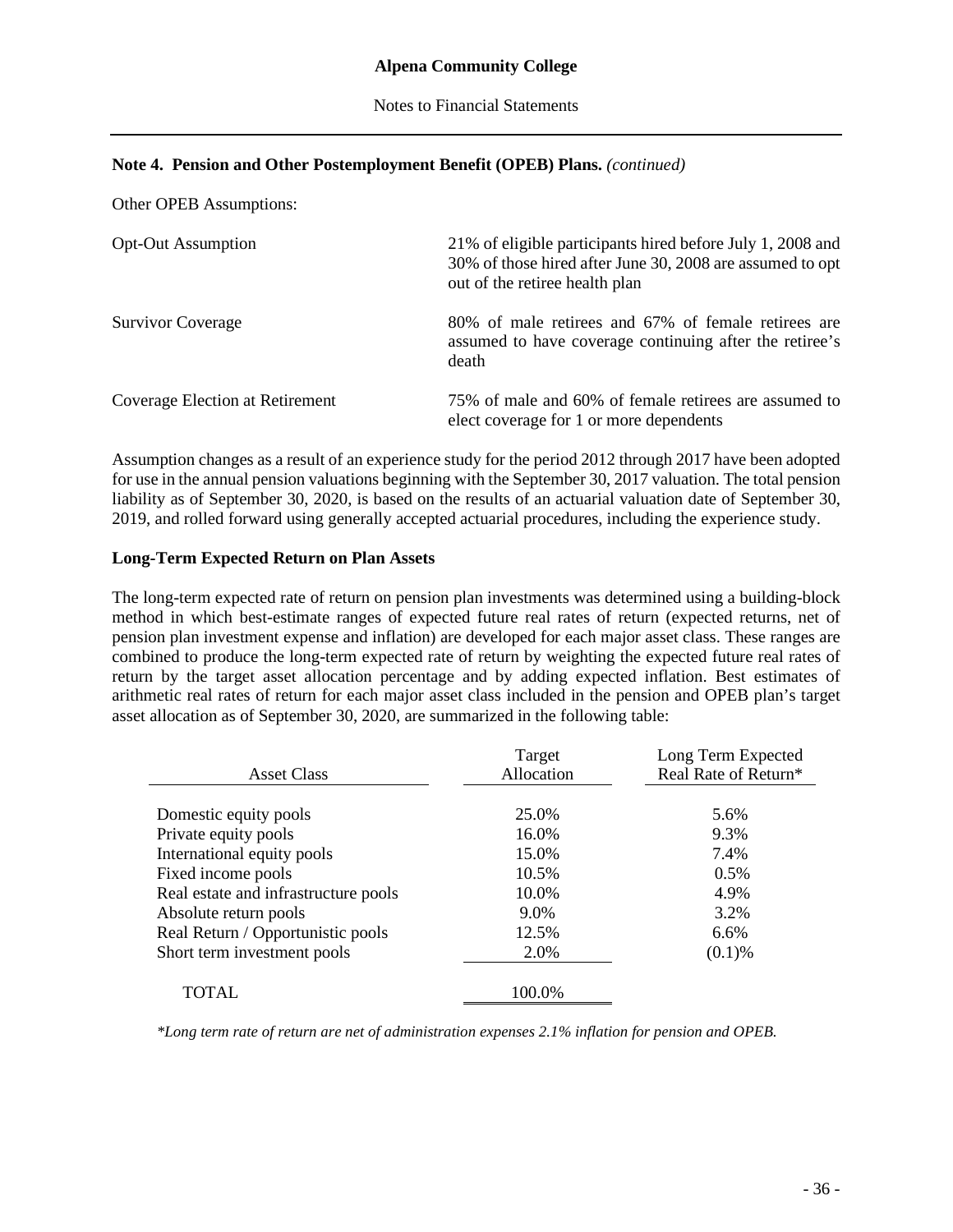Best estimates of arithmetic real rates of return for each major asset class included in the pension plan's target asset allocation as of September 30, 2019, are summarized in the following table:

|                                      | Target     | Long Term Expected   |
|--------------------------------------|------------|----------------------|
| Asset Class                          | Allocation | Real Rate of Return* |
|                                      |            |                      |
| Domestic equity pools                | 28.0%      | 5.5%                 |
| Private equity pools                 | 18.0%      | 8.6%                 |
| International equity pools           | 16.0%      | 7.3%                 |
| Fixed income pools                   | 10.5%      | 1.2%                 |
| Real estate and infrastructure pools | 10.0%      | 4.2%                 |
| Absolute return pools                | 15.5%      | 5.4%                 |
| Short term investment pools          | 2.0%       | 0.8%                 |
|                                      |            |                      |
| TOTAL.                               | 100.0%     |                      |

*\*Long term rate of return are net of administration expenses and 2.3% inflation.* 

### **Rate of Return**

 pension plan investments, net of pension plan investment expense, was 5.37% and 5.14%, respectively. The For the fiscal year ended September 30, 2020 and 2019, the annual money-weighted rate of return on money-weighted rate of return expresses investment performance, net of investment expense, adjusted for the changing amounts actually invested.

 For the fiscal year ended September 30, 2020 and 2019, the annual money-weighted rate of return on OPEB plan investments, net of OPEB plan investment expense, was 5.24% and 5.37%, respectively. The moneyweighted rate of return expresses investment performance, net of investment expense, adjusted for the changing amounts actually invested.

 **Discount Rate.** For June 30, 2021, a discount rate of 6.80% was used to measure the total pension liability pension plan investments of 6.80% (6.80% for the Pension Plus plan, 6.00% for the Pension Plus 2 plan). pension plan investments of 6.80% (6.80% for the Pension Plus plan, 6.00% for the Pension Plus 2 plan). A discount rate of 6.95% was used to measure the total OPEB liability. This discount rate was based on the long-term expected rate of return on OPEB plan investments of 6.95%. (6.80% for the Pension Plus plan, 6.00% for the Pension Plus 2 plan, hybrid plans provided through nonuniversity employers only). This discount rate was based on the long-term expected rate of return on

 investments of 6.80% (6.80% for the Pension Plus plan, 6.00% for the Pension Plus 2 plan). A discount expected rate of return on OPEB plan investments of 6.95%. For June 30, 2020, a discount rate of 6.80% was used to measure the total pension liability (6.80% for the Pension Plus plan, 6.00% for the Pension Plus 2 plan, hybrid plans provided through non-university employers only). This discount rate was based on the long-term expected rate of return on pension plan rate of 6.95% was used to measure the total OPEB liability. This discount rate was based on the long-term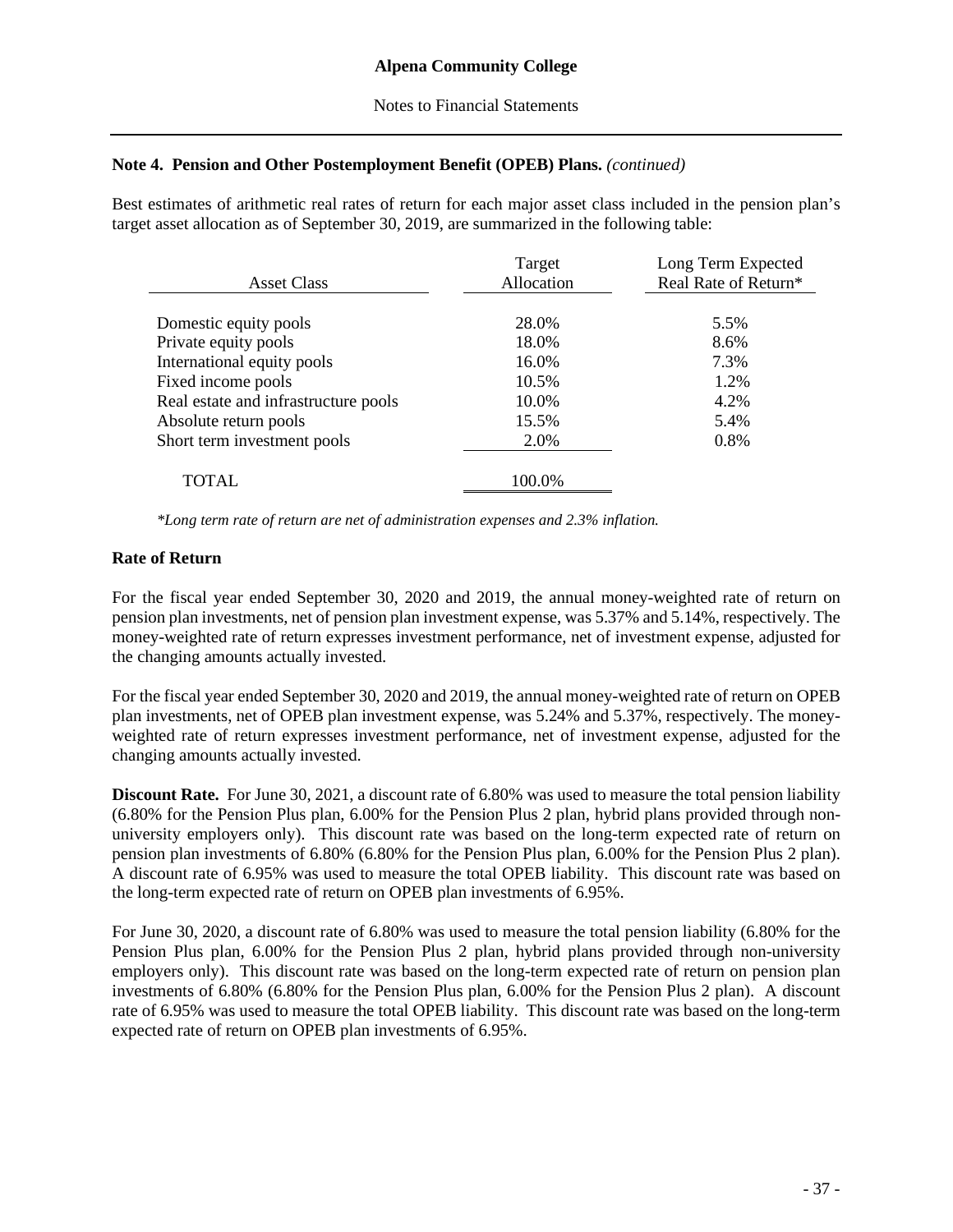will be made at the current contribution rate and that employer contributions will be made at rates equal to assumptions, the fiduciary net positions of both the pension and OPEB plans were projected to be available payments to determine the total pension and OPEB liabilities. The projection of cash flows used to determine these discount rates assumed that plan member contributions the difference between actuarially determined contribution rates and the member rate. Based on these to make all projected future benefit payments of current plan members Therefore, the long-term expected rate of return on pension and OPEB plan investments was applied to all periods of projected benefit

Sensitivity of the net pension liability to changes in the discount rate. The following presents the net pension liability of the College as of June 30, 2021, calculated using the discount rate of 6.80 percent (MIP pension liability would be if it were calculated using a discount rate that is 1.00 percentage point lower or 1.00 percentage point higher: Hybrid), 6.80 percent (Pension Plus), and 6.00 percent (Pension Plus 2) as well as what the College's net

| 1% Decrease                 | <b>Current Single Discount Rate</b> | 1% Increase                 |
|-----------------------------|-------------------------------------|-----------------------------|
| (MIP, Pension Plus, Pension | (MIP, Pension Plus, Pension         | (MIP, Pension Plus, Pension |
| Plus $2)$                   | Plus $2)$                           | Plus $2)$                   |
| $5.80\%$ / 5.80% / 5.00%    | $6.80\%$ / $6.80\%$ / $6.00\%$      | 7.80% / 7.80% / 7.00%       |
| \$34,635,270                | \$26,759,219                        | \$20,231,729                |

Sensitivity of the net pension liability to changes in the discount rate. The following presents the net pension liability of the College as of June 30, 2020 calculated using the discount rate of 6.80 percent, (MIP pension liability would be if it were calculated using a discount rate that is 1.00 percentage point lower or 1.00 percentage point higher: Hybrid), 6.80 percent (Pension Plus), and 6.00 percent (Pension Plus 2) as well as what the College's net

| 1% Decrease<br>(MIP, Pension Plus, Pension<br>Plus $2)$ | <b>Current Single Discount Rate</b><br>(MIP, Pension Plus, Pension<br>Plus $2)$ | 1% Increase<br>(MIP, Pension Plus, Pension<br>Plus $2)$ |
|---------------------------------------------------------|---------------------------------------------------------------------------------|---------------------------------------------------------|
| $5.80\%$ / 5.80% / 5.00%                                | $6.80\%$ / $6.80\%$ / $6.00\%$                                                  | $7.80\%$ / $7.80\%$ / $7.00\%$                          |
| \$34,086,617                                            | \$26,219,184                                                                    | \$19,696,811                                            |

 **Sensitivity of the net OPEB liability to changes in the discount rate.** As required by GASB Statement a discount rate of 6.95%, as well as what the College's net OPEB liability would be if it were calculated using a discount rate that is 1.00 percentage point lower or 1.00 percentage point higher: No. 75, the following table presents the College's net OPEB Liability, as of June 30, 2021, calculated using

| 1% Decrease | <b>Current Single Discount Rate</b> | 1% Increase |
|-------------|-------------------------------------|-------------|
| 5.95%       | $6.95\%$                            | 7.95%       |
| \$5,268,502 | \$4,101,234                         | \$3,118,493 |

 **Sensitivity of the net OPEB liability to changes in the discount rate.** As required by GASB Statement a discount rate of 6.95%, as well as what the College's net OPEB liability would be if it were calculated using a discount rate that is 1.00 percentage point lower or 1.00 percentage point higher: No. 75, the following table presents the College's net OPEB Liability, as of June 30, 2020, calculated using

| 1% Decrease | <b>Current Single Discount Rate</b> | 1% Increase |
|-------------|-------------------------------------|-------------|
| $5.95\%$    | $6.95\%$                            | 7.95%       |
| \$6,693,048 | \$5,456,362                         | \$4,417,889 |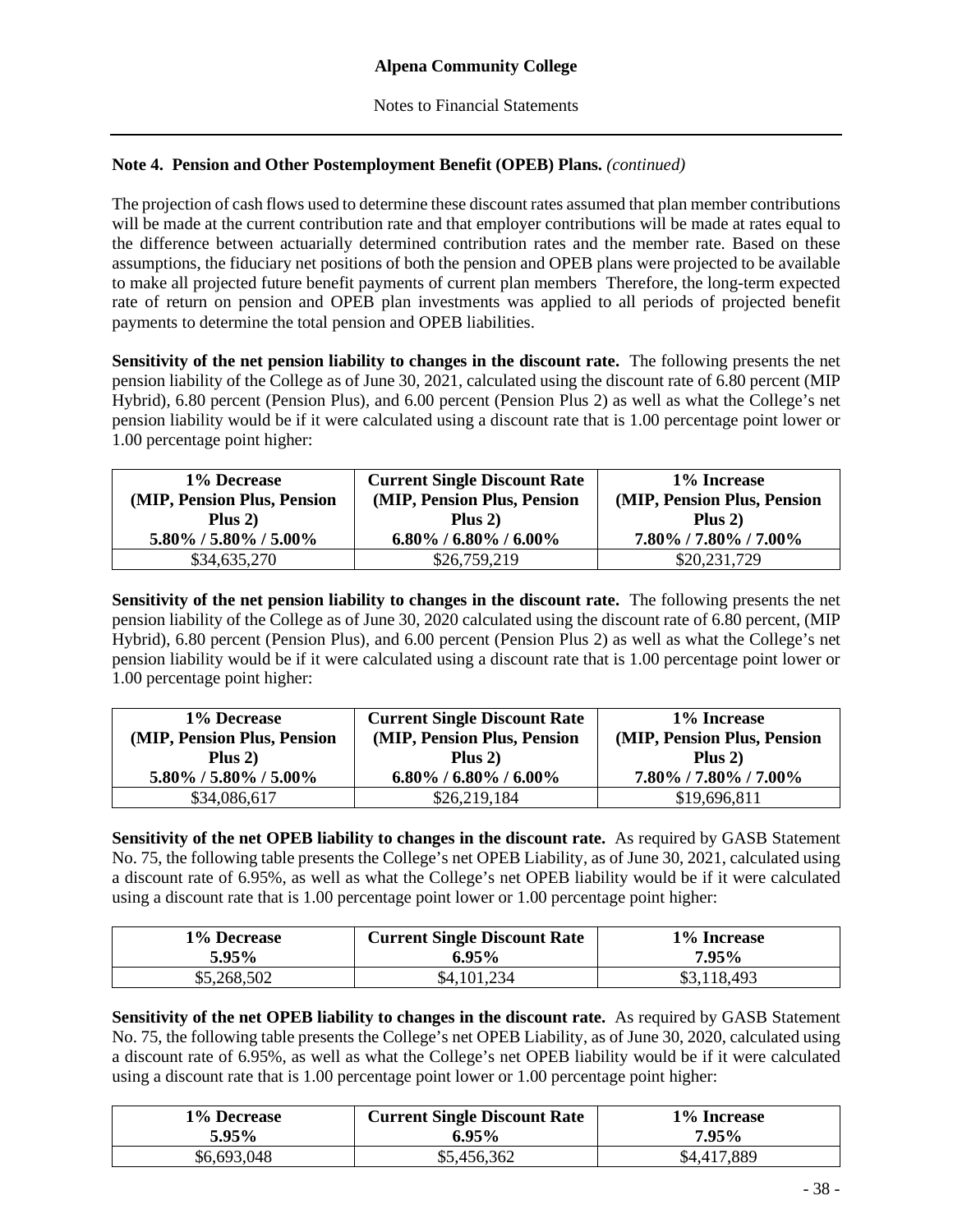**Sensitivity of College's Proportionate Share of the Net OPEB Liability to Healthcare Cost Trend Rate.** The following presents the College's proportionate share of the net OPEB liability, as of June 30, OPEB liability would be if it were calculated using a Healthcare Cost Trend rate that is 1.00 percentage point lower or 1.00 percentage point higher: 2021, calculated using the assumed trend rates, as well as what the College's proportionate share of the net

| 1% Trend        | <b>Current Healthcare</b> | 1% Trend    |
|-----------------|---------------------------|-------------|
| <b>Decrease</b> | <b>Trend Rate</b>         | Increase    |
| \$3,080,866     | \$4,101,234               | \$5,261,778 |

 **Sensitivity of College's Proportionate Share of the Net OPEB Liability to Healthcare Cost Trend Rate.** The following presents the College's proportionate share of the net OPEB liability, as of June 30, OPEB liability would be if it were calculated using a Healthcare Cost Trend rate that is 1.00 percentage point lower or 1.00 percentage point higher: 2020, calculated using the assumed trend rates, as well as what the College's proportionate share of the net

| 1% Trend        | <b>Current Healthcare</b> | 1% Trend        |
|-----------------|---------------------------|-----------------|
| <b>Decrease</b> | <b>Trend Rate</b>         | <b>Increase</b> |
| \$4,373,862     | \$5,456,362               | \$6,692,901     |

Pension plan fiduciary net position. Detailed information about the pension plan's fiduciary net position is available in the separately issued MPSERS CAFR, available on the ORS website at www.michigan.gov/orsschools.

 For the June 30, 2021 report, recognition period for liabilities is the average of the expected remaining service lives of all employees in years: 4.4892 for pension and 5.9870 for OPEB.

service lives of all employees in years: 4.4892 for pension and 5.9870 for OPEB.<br>For the June 30, 2020 report, recognition period for liabilities is the average of the expected remaining service lives of all employees in years: 4.4977 for pension and 5.7101 for OPEB.

service lives of all employees in years: 4.4977 for pension and 5.7101 for OPEB.<br>For the June 30, 2021 and 2020 report, recognition period for assets is 5.0000.

 found on the ORS website at michigan.gov/orsschools. Full actuarial assumptions are available in the 2020 MPSERS Comprehensive Annual Financial Report

Payable to the Pension Plan. The College reported a payable of \$189,632 and \$158,990 for the outstanding amount of contributions to the pension plan required for the year ended June 30, 2021 and 2020, respectively.

Postemployment Benefits Other Than Pensions (OPEB). Under the MPSERS Act, all retirees participating in the MPSERS pension plan have the option of continuing health, dental, and vision coverage through MPSERS. The MPSERS Board of trustees annually sets the employer contribution rate to fund the benefits on a pay as you go basis. Participating employers are required to contribute at that rate. premium subsidy benefit, or they can elect not to pay the 3% contribution and instead choose the Personal Personal Healthcare Fund will be automatically enrolled in a 2% employee contribution into their 457 Members can choose to contribute 3% of their covered payroll to the Retiree Healthcare Fund and keep this Healthcare Fund, which can be used to pay healthcare expenses in retirement. Members electing the account as of their transition date and create a 2% employer match into the employee's 403B account.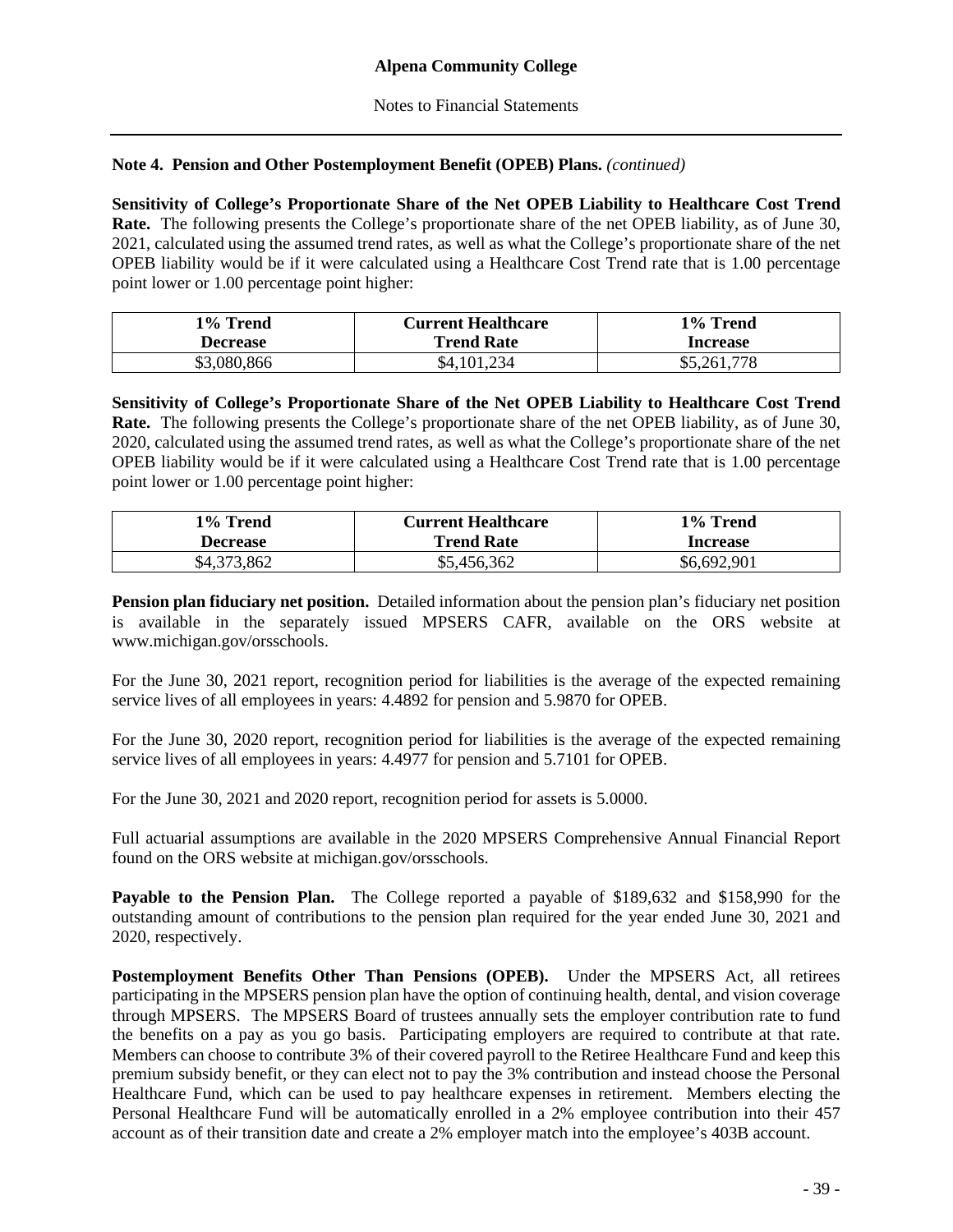The College's required and actual contributions to the plan for retiree health care benefits for the years ended June 30, 2021, 2020 and 2019 were \$560,039, \$547,264, and \$391,993, respectively.

# **Note 5. Compensated Absences and Other Employee Payments.**

 as of June 30, 2021. These compensated absences include vacation leave and longevity. In addition, any Employee benefits that will be paid at a future date but attributable to services already rendered are recorded salary-related payments (such as Social Security) associated with the payment of compensated absences are also recorded.

Any fringe benefits (such as health insurance) associated with faculty compensation that are paid during July and August are recorded as liabilities at June 30, since future services are not required for the receipt of these benefits.

### **Note 6. Risk Management.**

 workers' compensation as well as medical benefits provided to employees. The College has purchased Michigan Community College Risk Management Authority risk pool for claims relating to all other types of claims. Settled claims relating to the commercial insurance have not exceeded the amount of insurance coverage in any of the past three fiscal years. The College is exposed to various risks of loss related to property loss, torts, errors and omissions, and commercial insurance for medical benefit and workers' compensation claims and participates in the

 management program for community colleges in Michigan; members' premiums are used to purchase The shared-risk pool program in which the College participates operates as a common risk-sharing commercial excess coverage and to pay member claims in excess of deductible amounts.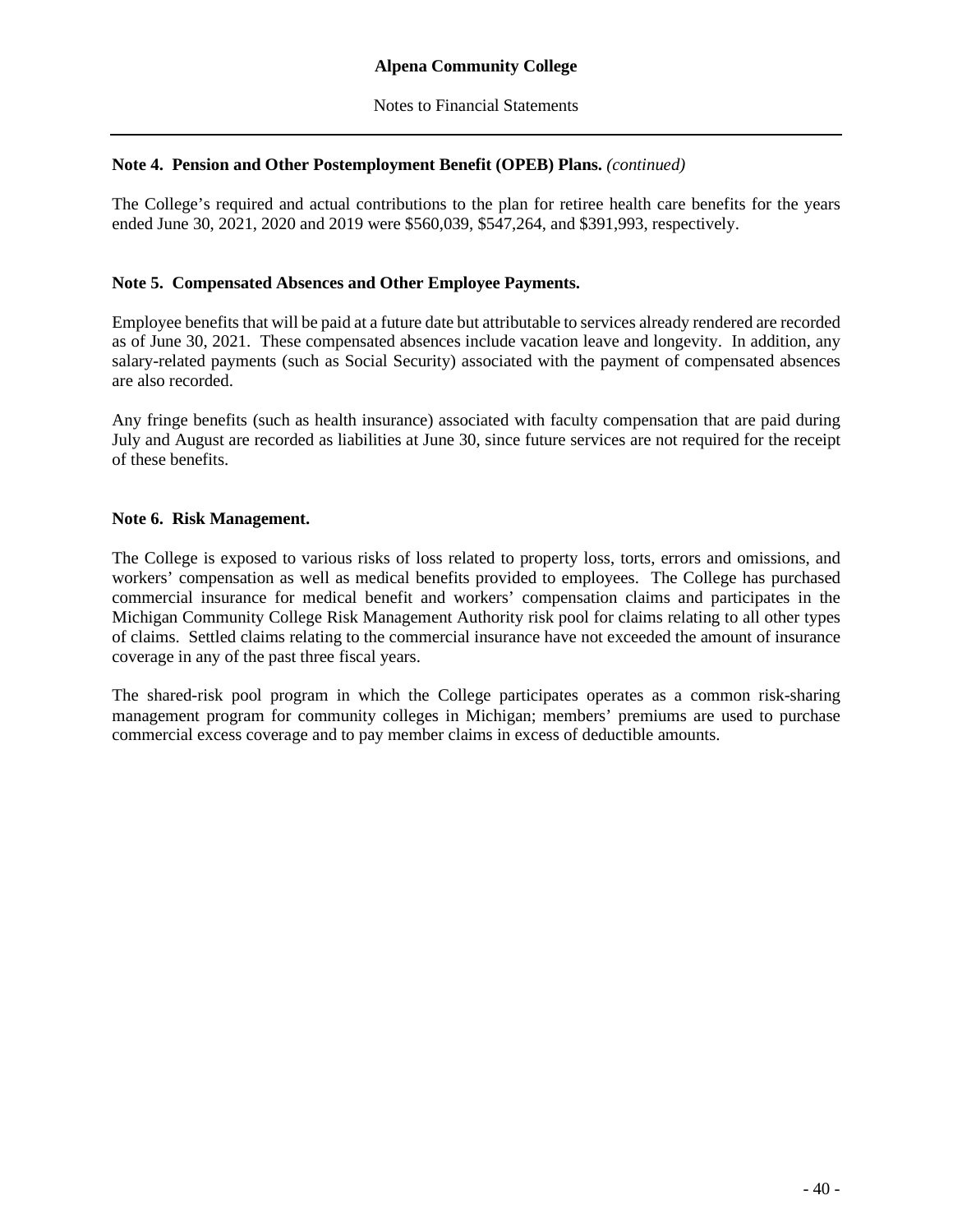# **Note 7. Long-Term Debt Obligation.**

Long-term Debt obligations of the college consist of the following as of June 30, 2021:

|                                          | <b>Balances</b> |          |             | <b>Balances</b>                      | Due within    |
|------------------------------------------|-----------------|----------|-------------|--------------------------------------|---------------|
|                                          | July 1, 2020    |          |             | Additions (Deductions) June 30, 2021 | one year      |
| Other Debt:                              |                 |          |             |                                      |               |
| 2013 College Facility                    |                 |          |             |                                      |               |
| And Refunding Bonds                      |                 |          |             |                                      |               |
| Dated: 01-28-2013                        |                 |          |             |                                      |               |
| Matures: 03-01-2023                      |                 |          |             |                                      |               |
| Interest 0.65% - 2.35%                   | 645,000<br>S    | \$       | \$(220,000) | 425,000<br>\$                        | 225,000<br>\$ |
| Total other debt                         | 645,000         |          | (220,000)   | 425,000                              | 225,000       |
| Direct borrowings and Direct Placements: |                 |          |             |                                      |               |
| Installment Loan                         |                 |          |             |                                      |               |
| Dated: 05-24-2017                        |                 |          |             |                                      |               |
| Matures: 05-24-2037                      |                 |          |             |                                      |               |
| Interest: $3.12%$                        | 578,000         |          | (34,000)    | 544,000                              | 34,000        |
| Total direct borrowings                  |                 |          |             |                                      |               |
| and direct placements                    | 578,000         |          | (34,000)    | 544,000                              | 34,000        |
| Other long-term obligations              |                 |          |             |                                      |               |
| Compensated absences                     | 225,905         | 11,731   |             | 237,636                              |               |
| Total                                    | \$1,448,905     | \$11,731 | \$(254,000) | 1,206,636<br>S.                      | 259,000<br>\$ |

The annual requirements to pay principal and interest on long-term debt outstanding at June 30, 2021 are as follows:

| Direct borrowings and direct |            |           |              |          |    |            |    |          |    |             |
|------------------------------|------------|-----------|--------------|----------|----|------------|----|----------|----|-------------|
|                              | placements |           |              |          |    | Other debt |    |          |    |             |
| For the year                 |            |           |              |          |    |            |    |          |    | Annual      |
| ending June 30,              |            | Principal |              | Interest |    | Principal  |    | Interest |    | Requirement |
|                              |            |           |              |          |    |            |    |          |    |             |
| 2022                         | \$         | 34,000    | $\mathbb{S}$ | 16,973   | \$ | 225,000    | \$ | 9,762    | \$ | 285,735     |
| 2023                         |            | 34,000    |              | 15,912   |    | 200,000    |    | 4,700    |    | 254,612     |
| 2024                         |            | 34,000    |              | 14,851   |    |            |    |          |    | 48,851      |
| 2025                         |            | 34,000    |              | 13,790   |    |            |    |          |    | 47,790      |
| 2026                         |            | 34,000    |              | 12,730   |    |            |    |          |    | 46,730      |
| 2027-2032                    |            | 374,000   |              | 70,013   |    |            |    |          |    | 444,013     |
|                              |            | 544,000   | \$           | 144,269  |    | 425,000    | \$ | 14,462   | S  | 1,127,731   |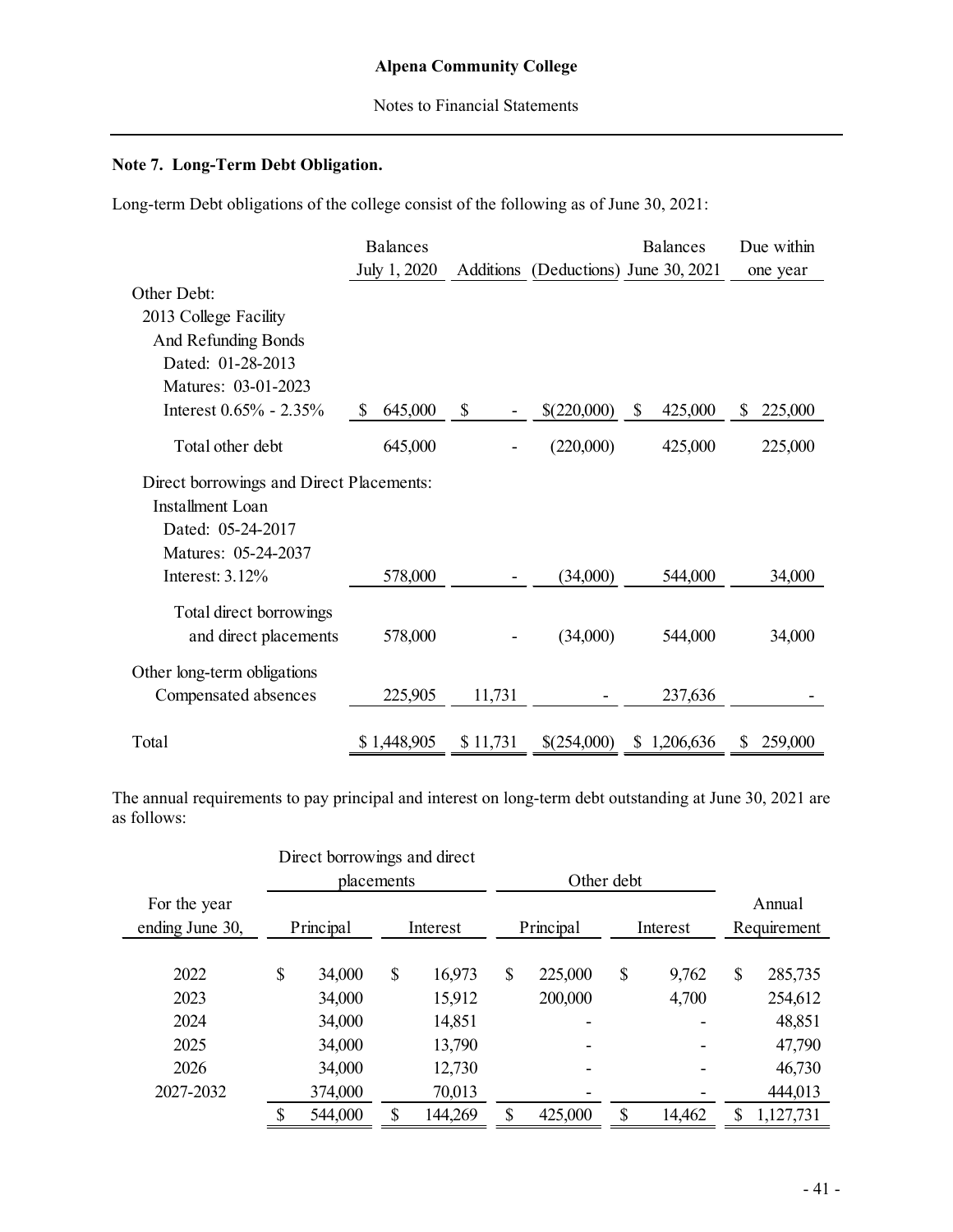# **Note 7. Long-Term Debt Obligation.** *(continued)*

Long-term Debt obligations of the college consist of the following as of June 30, 2020:

|                                          | <b>Balances</b> |         |             | <b>Balances</b>                      | Due within    |
|------------------------------------------|-----------------|---------|-------------|--------------------------------------|---------------|
|                                          | July 1, 2019    |         |             | Additions (Deductions) June 30, 2020 | one year      |
| Other Debt:                              |                 |         |             |                                      |               |
| 2013 College Facility                    |                 |         |             |                                      |               |
| And Refunding Bonds                      |                 |         |             |                                      |               |
| Dated: 01-28-2013                        |                 |         |             |                                      |               |
| Matures: 03-01-2023                      |                 |         |             |                                      |               |
| Interest: 0.65% - 2.35%                  | 860,000<br>\$   | \$      | \$(215,000) | 645,000<br>\$                        | 220,000<br>S  |
| Total other debt                         | 860,000         |         | (215,000)   | 645,000                              | 220,000       |
| Direct borrowings and Direct Placements: |                 |         |             |                                      |               |
| <b>Installment Loan</b>                  |                 |         |             |                                      |               |
| Dated: 05-24-2017                        |                 |         |             |                                      |               |
| Matures: 05-24-2037                      |                 |         |             |                                      |               |
| Interest: 3.12%                          | 612,000         |         | (34,000)    | 578,000                              | 34,000        |
| Total direct borrowings                  |                 |         |             |                                      |               |
| and direct placements                    | 612,000         |         | (34,000)    | 578,000                              | 34,000        |
| Other long-term obligations              |                 |         |             |                                      |               |
| Compensated absences                     | 223,616         | 2,289   |             | 225,905                              |               |
|                                          |                 |         |             |                                      |               |
| Total                                    | \$1,695,616     | \$2,289 | \$(249,000) | \$1,448,905                          | \$<br>254,000 |

 monies from the General Fund and all other resources available for the payment of the principal and interest on the installment loan. In the event of unavailability or insufficiency of General Fund monies for any reason, the obligation under the College is obligated to utilize taxes levied within the College's pay in full prior to maturity. If prepayment is made prior to May 24, 2028, the redemption price will be remaining outstanding principal installments, plus accrued interest, if any. **Installment Loan.** Under the terms of the installment purchase agreement, the College has pledged to use constitutional and statutory limitation or from unencumbered funds. The College may prepay this debt or 101% of the then remaining outstanding principal installments redeemed, plus accrued interest, if any through that date. If prepayment is made on or after May 24, 2028, the redemption price shall be the then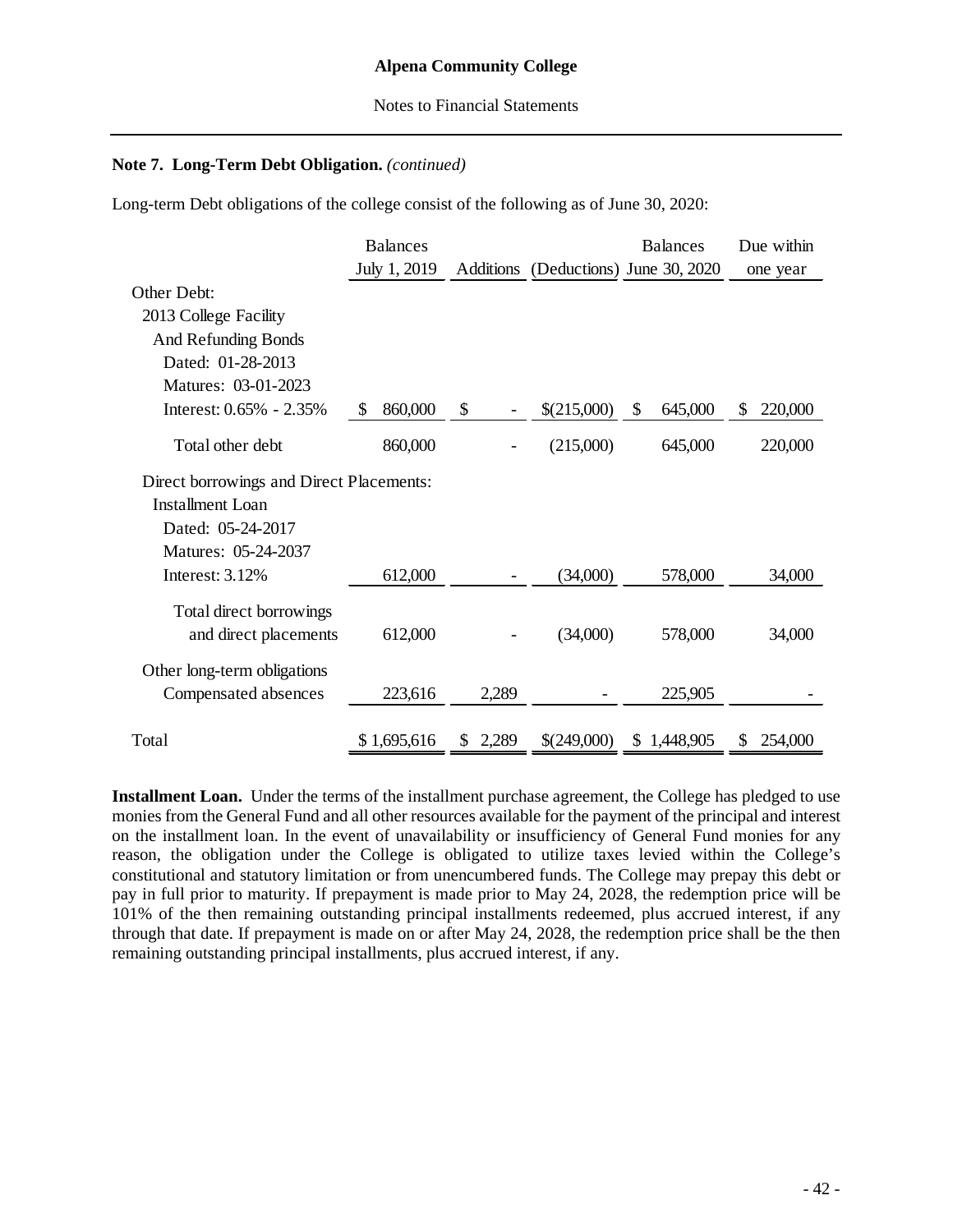Notes to Financial Statements

# **Note 8. Property Taxes.**

 The assessed values of real and personal property situated in the College District are established annually by local taxing authorities as of December 31 and are equalized by the State at an estimated 50 percent of current market value. The property tax is levied on July 1 and becomes delinquent after July 31 for City of Alpena residents (representing approximately 22.1% of collections), with the remainder levied December 1, and payable by February 14, for the balance of taxpayers in Alpena and Presque Isle Counties. Uncollected property taxes as of March 1 are added to the County delinquent tax rolls. By agreement with levied is known as the "taxable value" (TV). This differs from the State Equalized Value (SEV) by limiting annual increases to a cost-of-living adjustment or 5 percent, whichever is less by the provisions of the tax rate was established at 2.500 mills (1.4615 charter mills and 1.0385 additional mills voted for general Alpena and Presque Isle Counties, the Counties purchase at face value the real property taxes receivable returned delinquent each March 1. The property value used for determining the amount of property tax Headlee Amendment. The Taxable Value for the 2020-2021 school year for Alpena Community College was established at \$1,107,701,278 and \$1,079,984,959 for the 2019-2020 school year. The College's total operations).

### **Note 9. Tax Abatements.**

 The College may receive reduced tax revenues as a result of Industrial Facilities Tax exemptions (PA 198 of 1974) or Brownfield Redevelopment Agreements granted by cities within the boundaries of the College. rehabilitate historical facilities. Brownfield redevelopment agreements are intended to reimburse taxpayers that remediate environmental contamination on their properties. Accordingly, such agreements meet the Industrial facility exemptions are intended to promote construction of new industrial facilities or to criteria of "tax abatements" under GASB Statement No. 77.

 abatements. There were no abatements made by the College. For the fiscal year ended June 30, 2021, the College's tax revenues were reduced under these programs and amounted to approximately \$11,742. The College is not reimbursed for lost revenue caused by tax

# **Note 10. Claims and Contingencies.**

 In the ordinary course of business, the College is exposed to various claims and legal actions, which may be partially or fully covered by insurance. In the opinion of the College's management, the ultimate loss, if any, resulting from any claims and legal actions will not be material to the financial position of the College. The College participates in a number of federally and state assisted grant programs. These programs are subject to program compliance audits. The compliance audit reports have not yet been the granting agencies cannot be determined at this time; however, the College expects such amounts, if any, completed and accepted by the grantors. The amount, if any, of expenditures which may be disallowed by to be immaterial.

# **Note 11. Related Party Transactions.**

The Alpena Community College Foundation is a separate not-for-profit corporation, with its own independent board, established to accept, collect, hold, and invest donations made for the promotion of educational and cultural activities at and on behalf of the College. Each year, applications for grant funds are submitted to the Foundation Board where they are considered for funding. In the past, funding has been used to support student scholarships and capital initiatives. The College provides personnel support, supplies and equipment to the Foundation.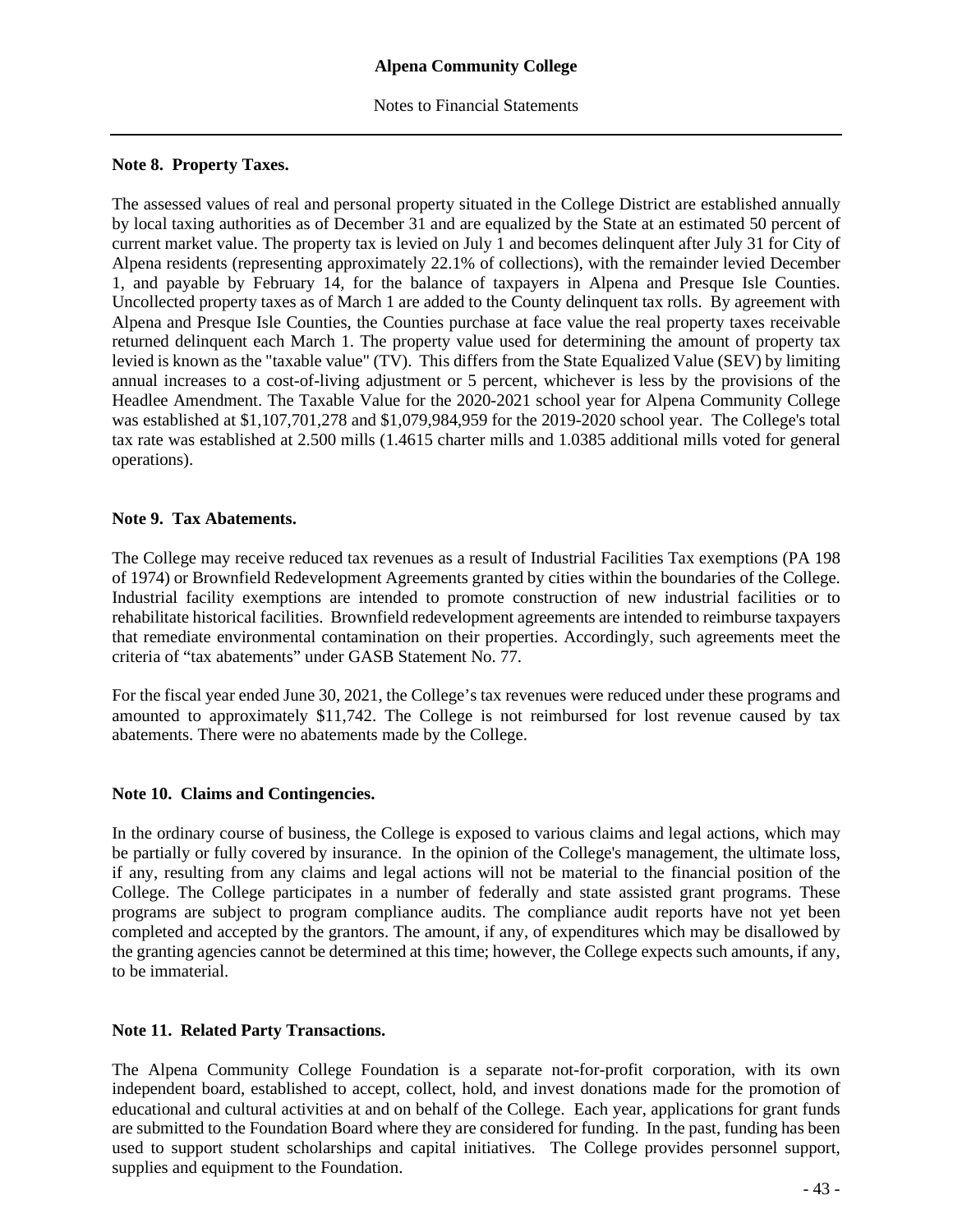# **Note 12. Short-Term Debt Obligation.**

 Protection Program ("PPP"). The PPP, established as part of the Coronavirus Aid, Relief and Economic Security Act (CARES Act), provides for loans to qualifying businesses for amounts up to 2.5 times of the benefits, rent and utilities, and maintains its payroll levels. The amount of loan forgiveness will be reduced if the borrower terminates employees or reduces salaries during the eight-week period. In May 2020, the College received loan proceeds in the amount of \$2,435,600 under the Paycheck average monthly payroll expenses of the qualifying business. The loans and accrued interest are forgivable after 8-24 weeks as long as the borrower uses the loan proceeds for eligible purposes, including payroll,

 of payments for the first six months. The College utilized the proceeds for purposes consistent with the Administration dated May 13, 2021 for the full loan proceeds of \$2,435,600 and was recorded as The unforgiven portion of the PPP loan is payable over two years at an interest rate of 1%, with a deferral PPP. Alpena Community College received notification for forgiveness from the Small Business nonoperating income within the current year.

# **Note 13. Other Funds.**

 The Community Foundation for Northeast Michigan ("Community Foundation") carries certain funds which are for the benefit of the College. These funds are not included in the College's financial statements. Upon a successful grant application, the spendable portion of the fund represents the limited amount the students. As of June 30, 2021 and 2020 there was \$17,123 and \$11,471, respectively, of spendable funds and a total within the fund of \$113,831 and \$121,549, respectively. Grants approved by the Community College could request from the Community Foundation for program services and/or scholarships for Foundation for the College were \$0 and \$0 for the years ended June 30, 2021 and 2020, respectively.

# **Note 14. Subsequent Events.**

 Management has evaluated subsequent events through October 14, 2021, the date on which the financial statements were available to be issued.

 safety measures for providing of services to students. In March 2020, the World Health Organization declared the novel coronavirus outbreak (COVID-19) to be a global pandemic. The extent of the ultimate impact of the pandemic on the College's operational and financial performance will depend on various developments, including the duration of the spread of the outbreak and its impact on students, employees, taxpayers, and vendors, all of which cannot be reasonably predicted at this time. In addition, it may place additional demands on the College to implement additional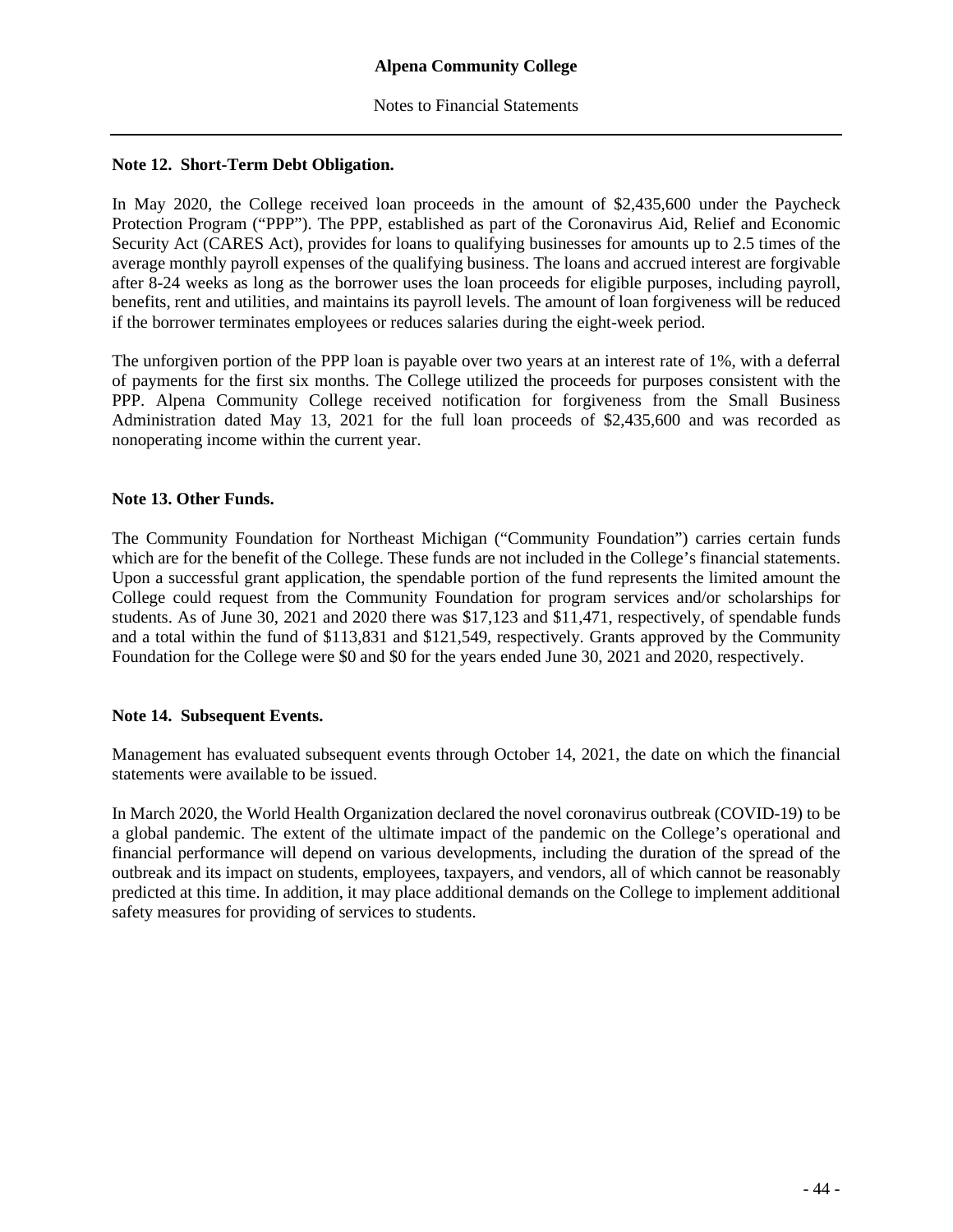**Required Supplemental Information**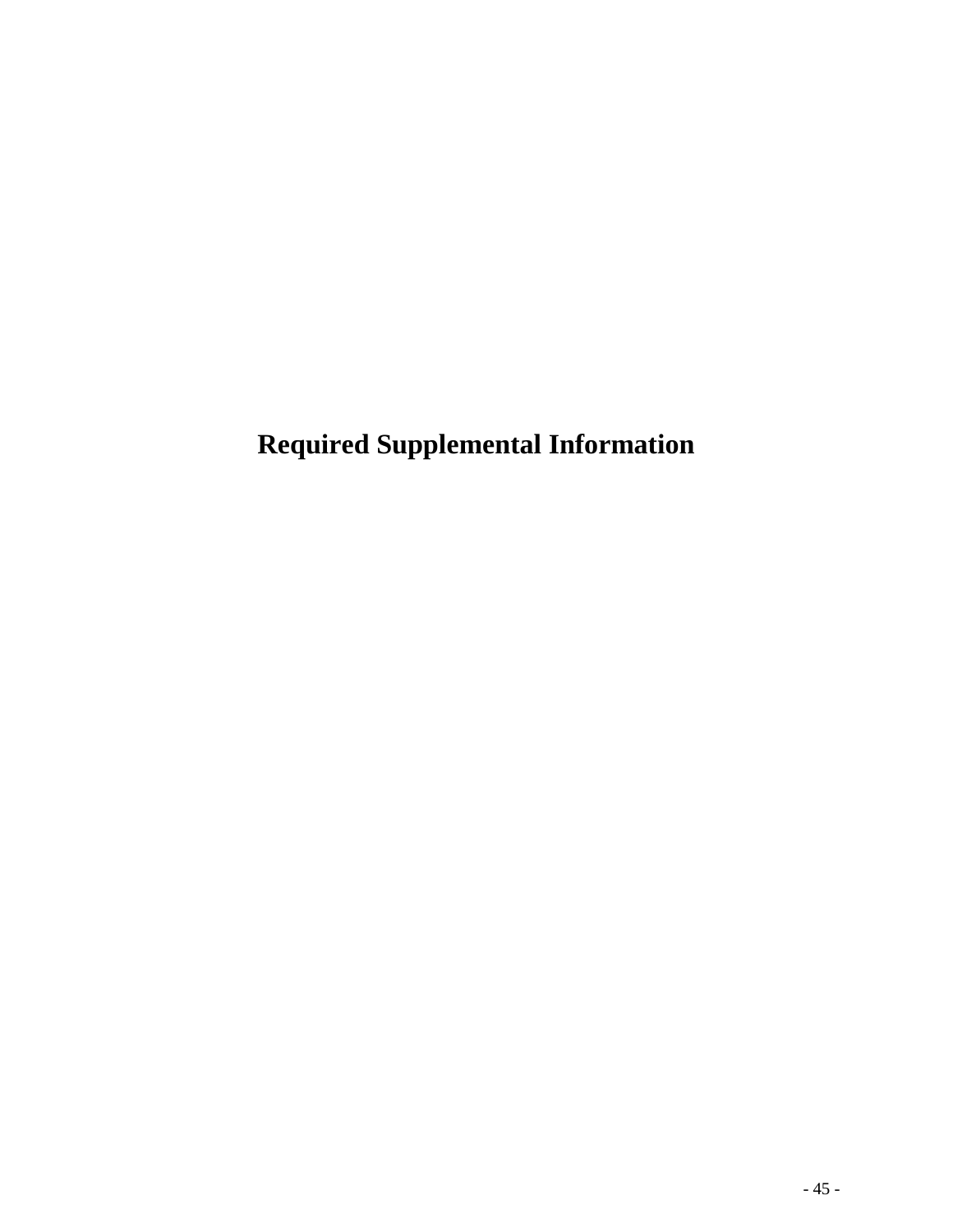# **Alpena Community College**

# Required Supplemental Information Schedule of Proportionate Share of the Net Pension Liability

# Michigan Public School Employees Retirement Plan Last 10 Fiscal Years (Amounts determined as of 9/30 of each year)

| 2020            | 2019                      | 2018            |
|-----------------|---------------------------|-----------------|
| 0.07790%        | 0.07917%                  | 0.08224%        |
| \$26,759,219    | \$26,219,184              | \$24,722,675    |
| \$<br>6,781,504 | $\mathbb{S}$<br>6,640,739 | \$<br>6,911,427 |
| 394.59%         | 394.82%                   | 357.71%         |
|                 |                           | 62.36%          |
|                 | 59.72%                    | 60.31%          |

Changes in benefit terms: There were no changes of benefit term in 2020.

Changes in benefit assumptions: There were no changes of benefit assumptions in 2020.

Changes in size or composition of the covered population: There were no significant changes in size or composition of the covered population in 2020.

This schedule is to be built prospectively. Until a full 10-year trend is compiled, the schedule will show information for those years for which data is available.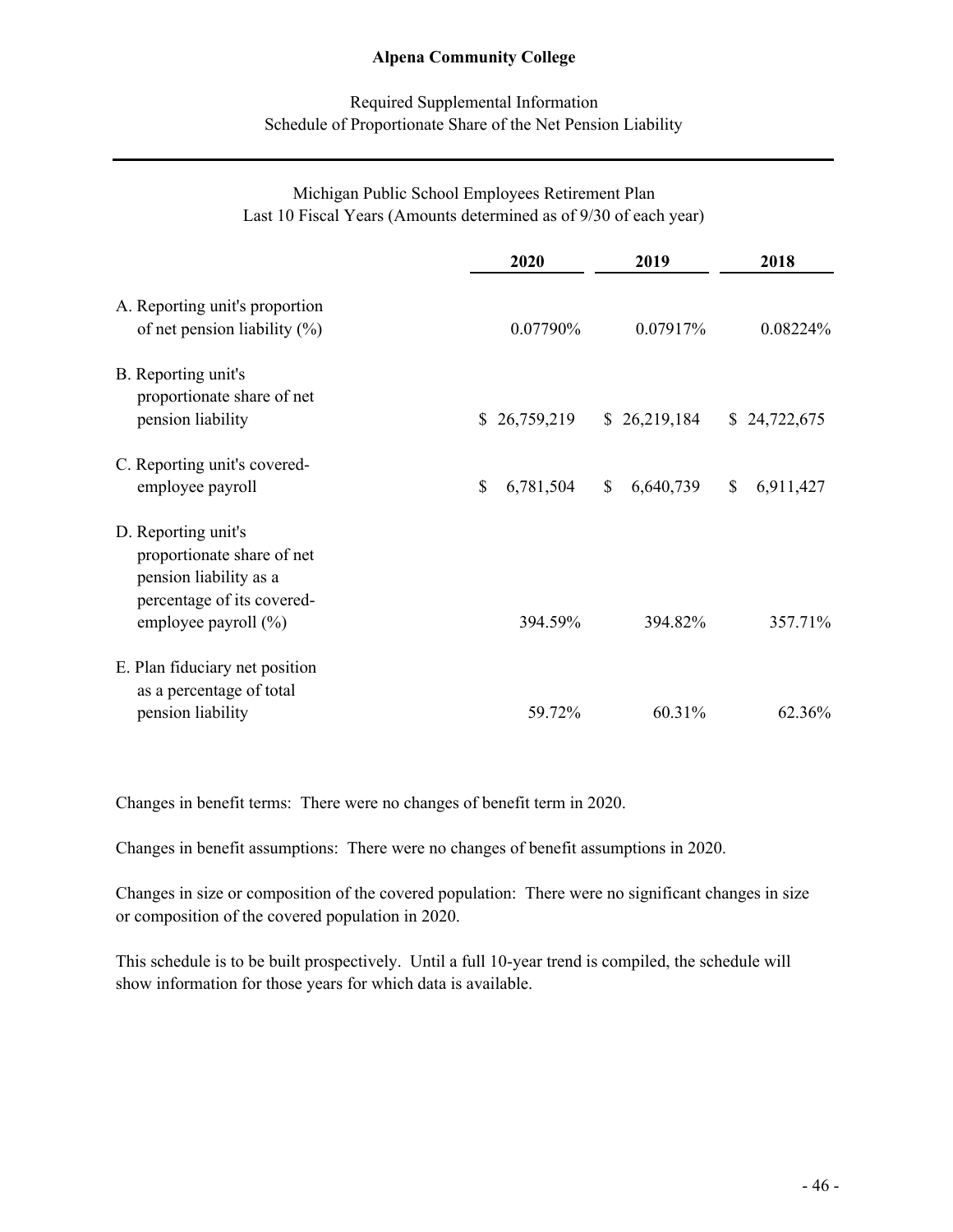| 2017             | 2016            | 2015            | 2014             |
|------------------|-----------------|-----------------|------------------|
| 0.08447%         | 0.08835%        | 0.08574%        | 0.08598%         |
| \$<br>21,890,919 | \$22,041,884    | \$20,940,911    | \$<br>18,937,550 |
| \$<br>6,915,242  | \$<br>7,372,372 | \$<br>7,455,745 | \$<br>7,748,819  |
|                  |                 |                 |                  |
| 316.56%          | 298.98%         | 280.87%         | 244.39%          |
| 66.20%           | 63.27%          | 63.17%          | 66.20%           |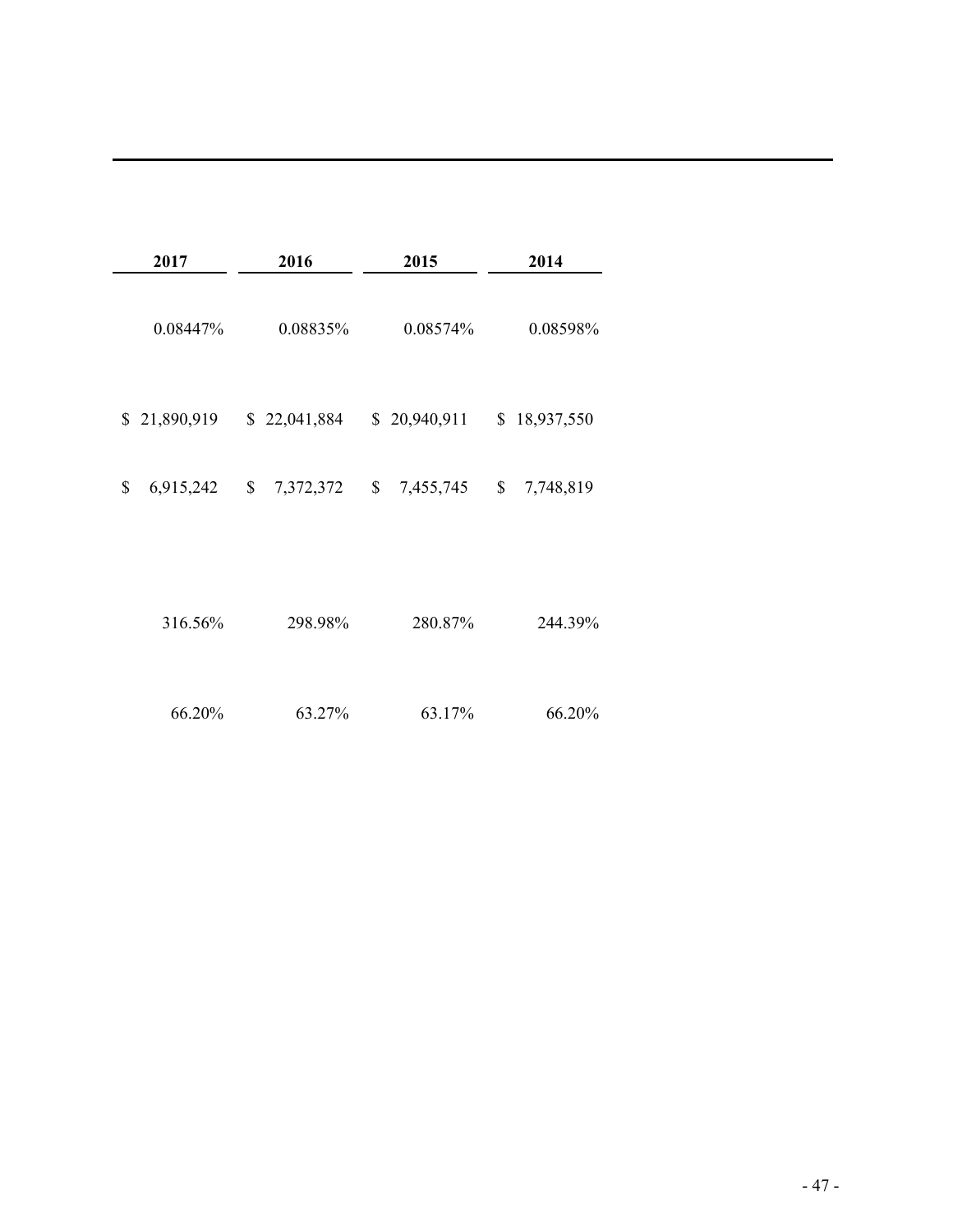# Required Supplemental Information Schedule of the Pension Contributions

# Michigan Public School Employees Retirement Plan Last 10 Fiscal Years (Amounts determined as of 6/30 of each year)

|                                                                        | 2021        | <b>2020</b>   | 2019        |
|------------------------------------------------------------------------|-------------|---------------|-------------|
| A. Statutorily required contributions                                  | \$2,140,771 | \$2,103,241   | \$2,239,399 |
| B. Contributions in relation to statutorily<br>required contributions* | \$2,140,771 | \$2,103,241   | \$2,239,399 |
| C. Contribution deficiency (excess)                                    |             | <sup>\$</sup> | S           |
| D. Reporting unit's covered-employee<br>payroll                        | \$6,877,472 | \$6,768,592   | \$6,732,893 |
| E. Contributions as a percentage of<br>covered-employee payroll        | 31.13%      | 31.07%        | 33.26%      |

\*Contributions in relation to statutorily required contributions are the contributions a reporting unit actually made to MPSERS, which may differ from the statutorily required contributions.

Changes in benefit terms: There were no changes of benefit terms in 2021.

Changes in benefit assumptions: There were no changes of assumptions in 2021.

Changes in size or composition of the covered population: There were no significant changes in size or composition of the covered population in 2021.

This schedule is to be built prospectively. Until a full 10-year trend is compiled, the schedule will show information for those years for which data is available.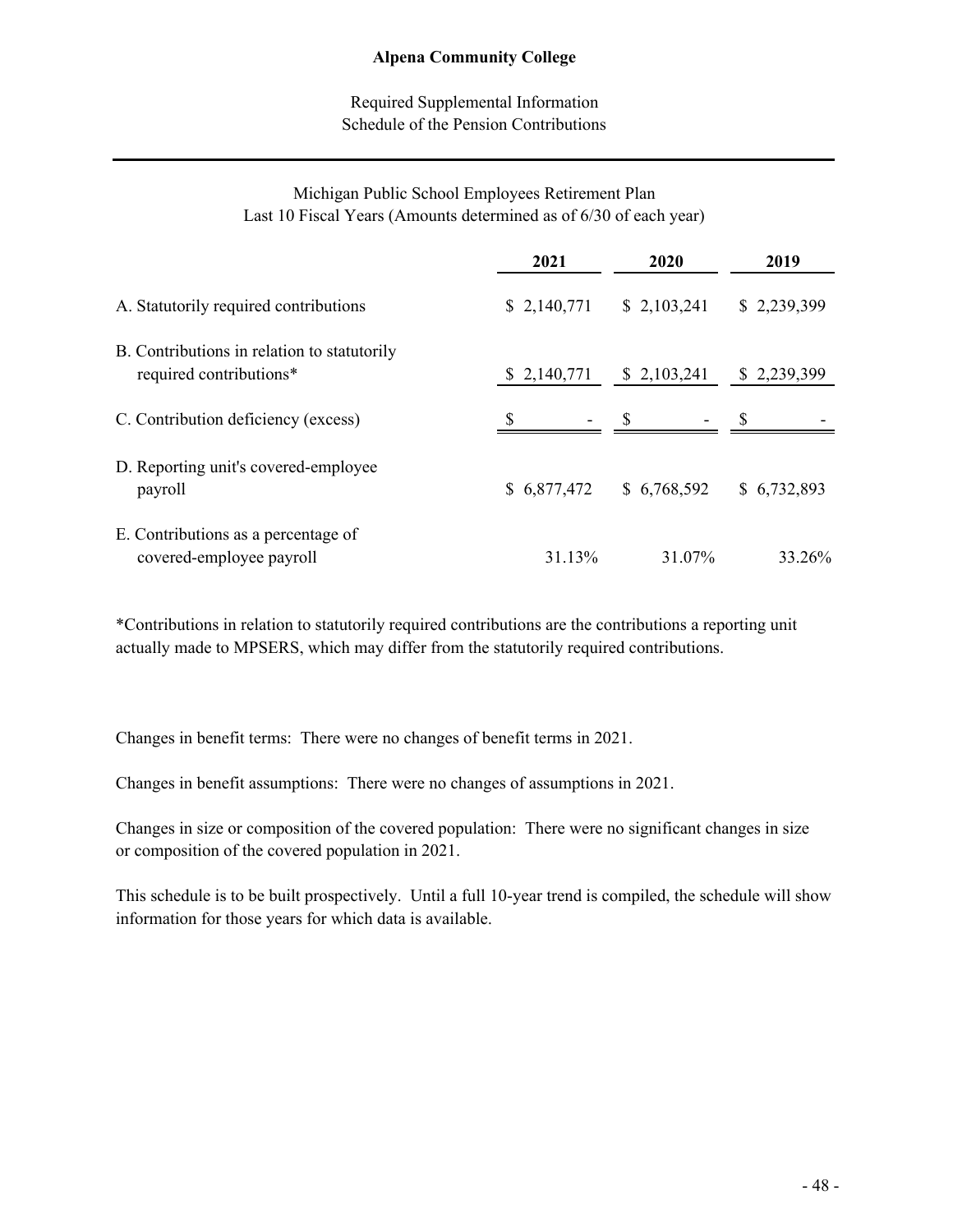| 2018            | 2017            | 2016        | 2015        |
|-----------------|-----------------|-------------|-------------|
| 1,981,374<br>\$ | \$1,983,880     | \$1,653,949 | \$1,335,262 |
| 1,981,374<br>\$ | \$1,983,880     | \$1,653,949 | \$1,335,262 |
| S               | S               | S           | S           |
| 6,882,867<br>\$ | 6,956,035<br>\$ | \$7,455,745 | \$7,748,819 |
| 28.79%          | 28.52%          | 22.18%      | 17.23%      |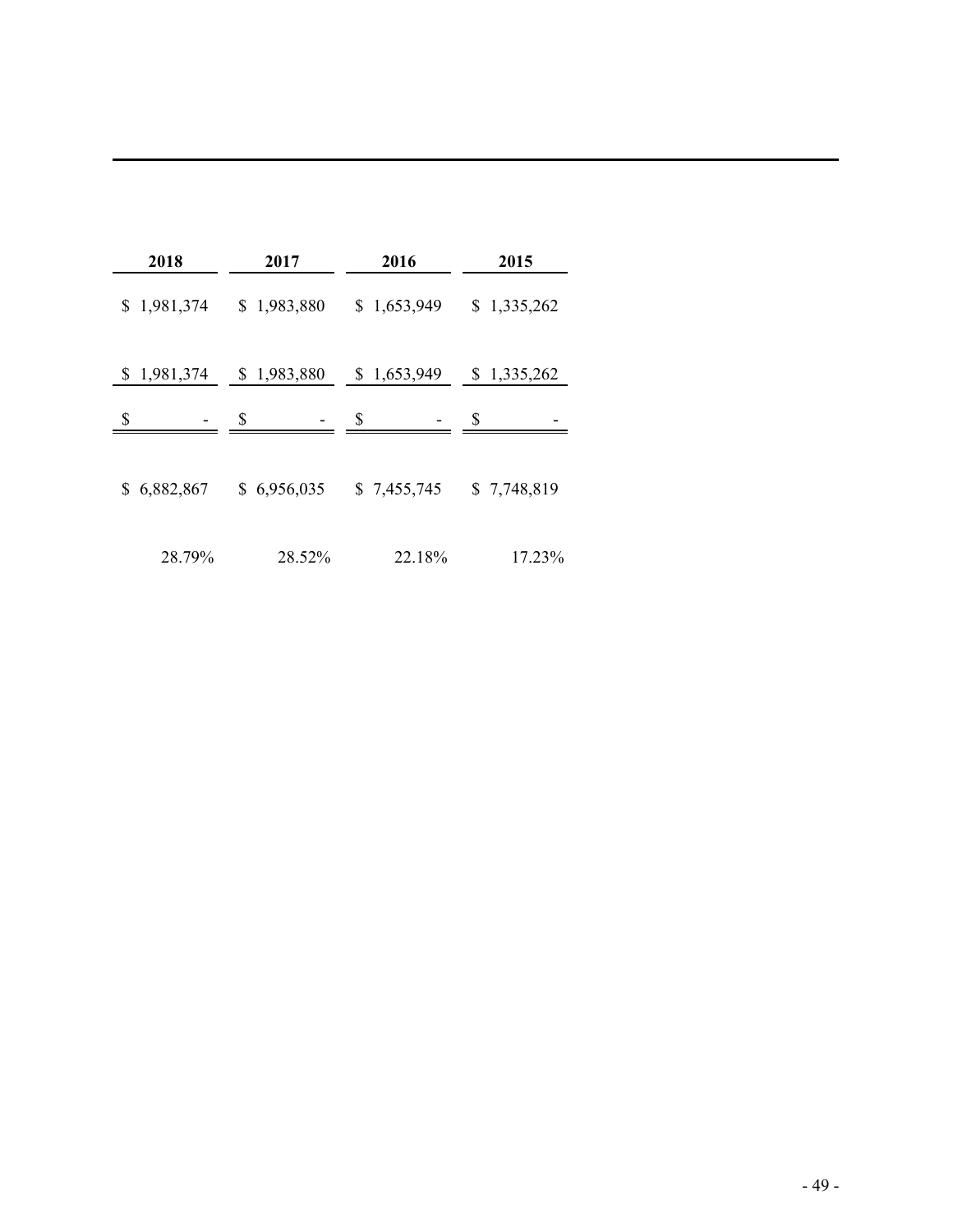# **Alpena Community College**

# Required Supplemental Information Schedule of the Proportionate Share of the Net OPEB Liability

# Michigan Public School Employees Retirement Plan Last 10 Fiscal Years (Amounts were determined as of 9/30 of each fiscal year)

|                                                                                                                                | 2020            | 2019            |    | 2018      | 2017        |
|--------------------------------------------------------------------------------------------------------------------------------|-----------------|-----------------|----|-----------|-------------|
| A. Reporting unit's proportion<br>of net OPEB liability (%)                                                                    | 0.07655%        | 0.07602%        |    | 0.08024%  | 0.08492%    |
| B. Reporting unit's<br>proportionate share of net<br><b>OPEB</b> liability                                                     | \$<br>4,101,234 | \$5,456,362     | S. | 6,378,315 | \$7,520,290 |
| C. Reporting unit's covered-<br>employee payroll                                                                               | \$<br>6,781,504 | \$<br>6,640,739 | S. | 6,911,427 | \$6,915,242 |
| D. Reporting unit's<br>proportionate share of net<br>OPEB liability as a<br>percentage of its covered-<br>employee payroll (%) | 60.48%          | 82.16%          |    | 92.29%    | 108.75%     |
| E. Plan fiduciary net position<br>as a percentage of total                                                                     |                 |                 |    |           |             |
| <b>OPEB</b> liability                                                                                                          | 59.44%          | 48.46%          |    | 42.95%    | 36.39%      |

Changes in benefit terms: There were no changes in benefit terms in 2020.

Changes in benefit assumptions: There were no changes in benefit assumptions in 2020, other than the healthcare cost trend rate changed as follows:

2018: 7.5% Year 1 graded to 3.5% Year 12 2019: 7.0% Year 1 graded to 3.5% Year 15, 3.0% Year 120

Changes in size or composition of the covered population: There were no significant changes in size or composition of the covered population in 2019.

This schedule is to be built prospectively. Until a full 10-year trend is compiled, the schedule will show information for those years for which data is available.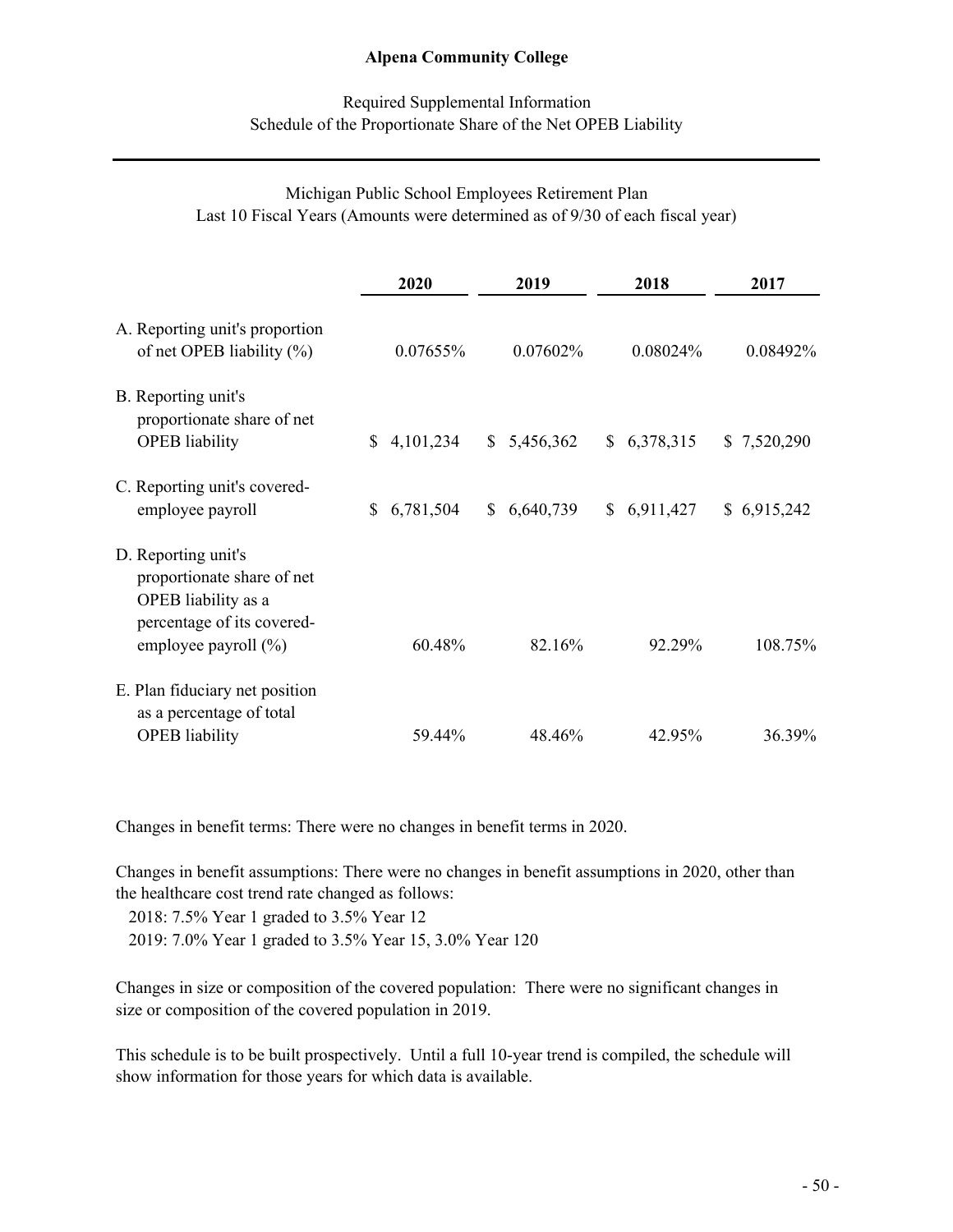# **Alpena Community College**

# Required Supplemental Information Schedule of OPEB Contributions

# Michigan Public School Employees Retirement Plan Last 10 Fiscal Years (Amounts determined as of 6/30 of each year)

|                                                                        | 2021         | 2020                     | 2019          | 2018          |
|------------------------------------------------------------------------|--------------|--------------------------|---------------|---------------|
| A. Statutorily required contributions                                  | S<br>540,877 | 521,944<br>\$            | \$<br>520,841 | 661,158<br>\$ |
| B. Contributions in relation to<br>statutorily required contributions* | 540,877      | <sup>\$</sup><br>521,944 | 520,841       | 661,158       |
| C. Contribution deficiency (excess)                                    |              | $\mathcal{S}$            | <sup>S</sup>  |               |
| D. Reporting unit's covered-employee<br>payroll                        | \$6,877,472  | \$6,768,592              | \$6,732,893   | \$6,882,867   |
| E. Contributions as a percentage<br>of covered-employee payroll        | 7.86%        | 7.71%                    | 7.74%         | 9.61%         |

\*Contributions in relation to statutorily required contributions a reporting unit actually made to MPSERS, which may differ from the statutorily required contributions.

Changes in benefit terms: There were no changes in benefit terms in 2020.

Changes in benefit assumptions: There were no changes in benefit assumptions in 2020, reported plan years ended September 30, other than the healthcare cost trend rate changed as follows:

2018: 7.5% Year 1 graded to 3.5% Year 12

2019: 7.0% Year 1 graded to 3.5% Year 15, 3.0% Year 120

Changes in size or composition of the covered population: There were no significant changes in size or composition of the covered population in 2021.

This schedule is to be built prospectively. Until a full 10-year trend is compiled, the schedule will show information for those years for which data is available.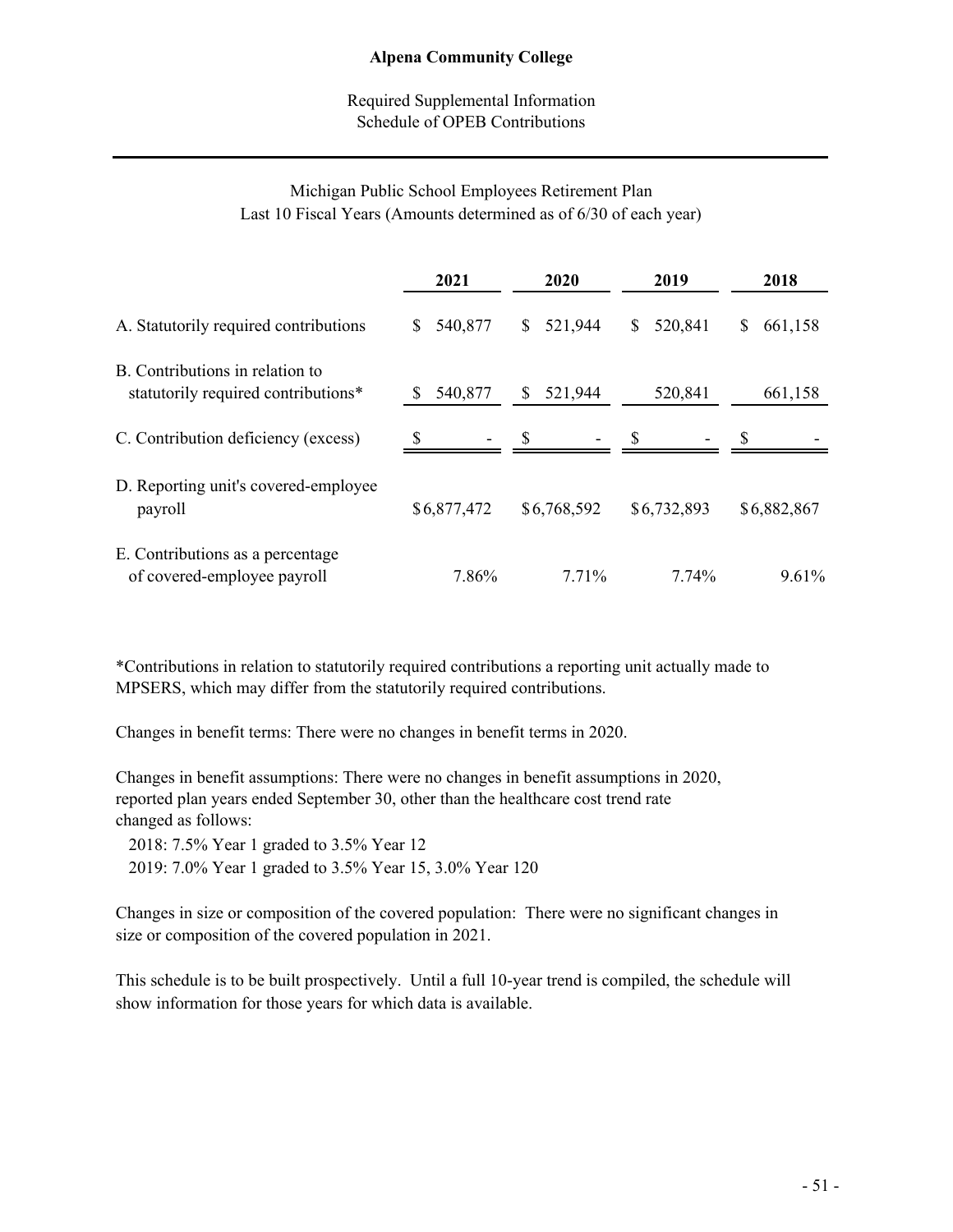*This page is intentionally left blank.*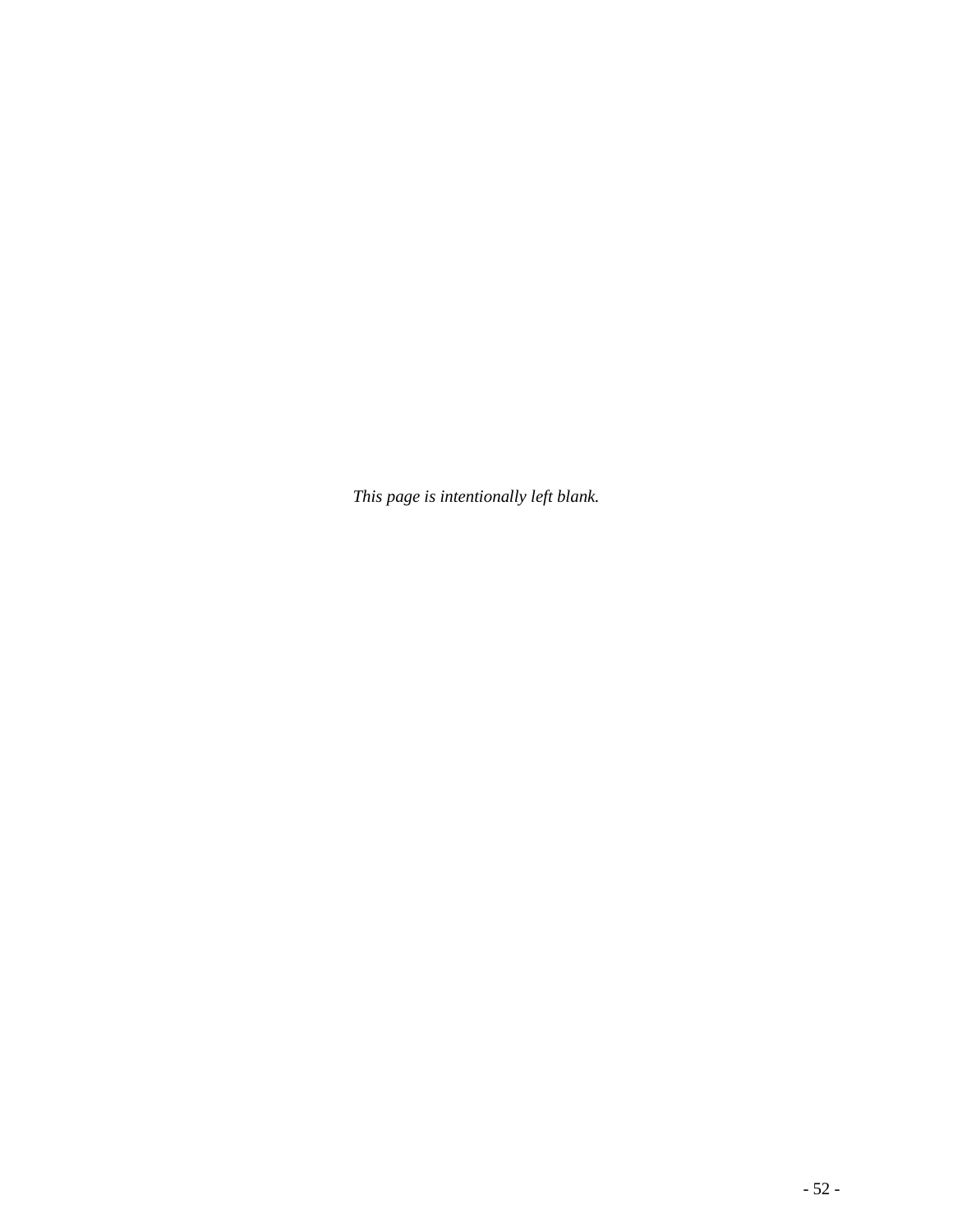**Supplemental Information**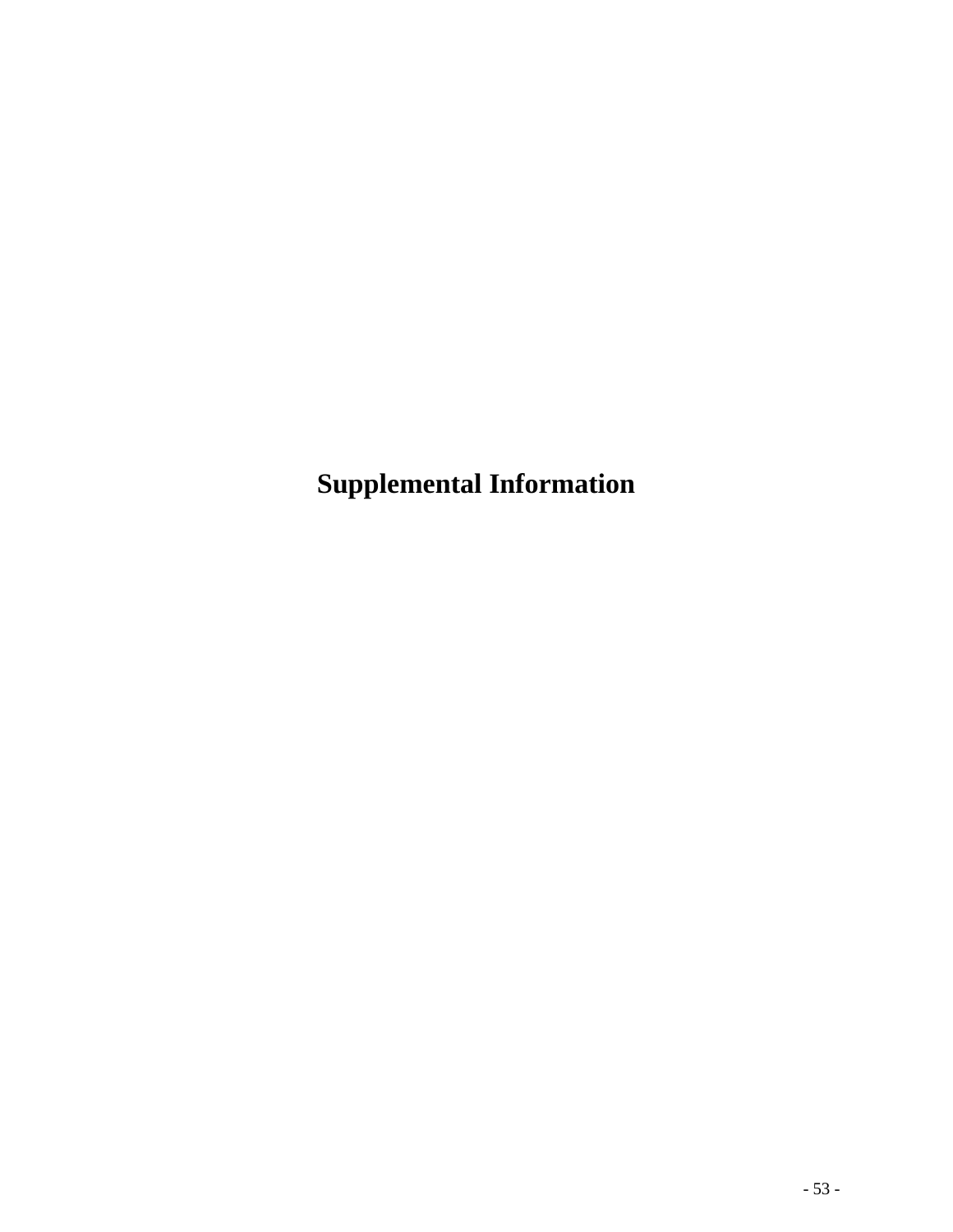# **Alpena Community College**

### Combining Statement of Net Position

June 30, 2021

|                                                                              | General<br>Fund      |    | Designated<br>Fund |    | Auxiliary<br>Activities<br>Fund |    | Unfunded<br>Pension and<br><b>OPEB</b><br>Liability<br>Fund |    | Restricted<br>Fund       |
|------------------------------------------------------------------------------|----------------------|----|--------------------|----|---------------------------------|----|-------------------------------------------------------------|----|--------------------------|
| <b>Assets</b>                                                                |                      |    |                    |    |                                 |    |                                                             |    |                          |
| <b>Current Assets</b>                                                        |                      |    |                    |    |                                 |    |                                                             |    |                          |
| Cash and cash equivalents                                                    | \$<br>2,764,594      | \$ | 100                | S  | 1,800                           | \$ |                                                             | \$ | 590                      |
| State appropriations receivable                                              | 1,266,958            |    |                    |    |                                 |    |                                                             |    |                          |
| Accounts receivable                                                          | 2,584,131            |    | 7,615              |    | 37,608                          |    |                                                             |    | 53,038                   |
| Prepaid expense                                                              | 5,106                |    |                    |    |                                 |    |                                                             |    | 167                      |
| Contributions receivable                                                     |                      |    |                    |    |                                 |    |                                                             |    |                          |
| Federal and state grants receivable                                          |                      |    |                    |    |                                 |    |                                                             |    | 573,588                  |
| Inventories                                                                  | 5,599                |    |                    |    | 414,855                         |    |                                                             |    |                          |
| Insurance funds on deposit                                                   | 809,340              |    |                    |    |                                 |    |                                                             |    |                          |
| Due from (to) other funds                                                    | (821, 347)           |    | 249,819            |    | 78,778                          |    |                                                             |    | (240,959)                |
| <b>Total Current Assets</b>                                                  | 6,614,381            |    | 257,534            |    | 533,041                         |    |                                                             |    | 386,424                  |
| Restricted investments                                                       |                      |    |                    |    |                                 |    |                                                             |    |                          |
| Other investments                                                            |                      |    |                    |    |                                 |    |                                                             |    |                          |
| Capital assets, net                                                          |                      |    |                    |    |                                 |    |                                                             |    |                          |
| <b>Total Assets</b>                                                          | 6,614,381            |    | 257,534            |    | 533,041                         |    |                                                             |    | 386,424                  |
|                                                                              |                      |    |                    |    |                                 |    |                                                             |    |                          |
| <b>Deferred Outflows of Resources</b>                                        |                      |    |                    |    |                                 |    |                                                             |    |                          |
| Related to pensions<br>Related to OPEB                                       |                      |    |                    |    |                                 |    | 5,528,986                                                   |    |                          |
| <b>Total Deferred Outflows of Resources</b>                                  |                      |    |                    |    |                                 |    | 1,851,480                                                   |    |                          |
|                                                                              |                      |    |                    |    |                                 |    | 7,380,466                                                   |    |                          |
| <b>Total Assets and Deferred Outflows</b><br>of Resources                    | 6,614,381            | S  | 257,534            | S  | 533,041                         | S  | 7,380,466                                                   | S  | 386,424                  |
| <b>Liabilities and Net Position</b><br><b>Current Liabilities</b>            |                      |    |                    |    |                                 |    |                                                             |    |                          |
| Current portion of debt obligations                                          | \$                   | \$ |                    | \$ |                                 | \$ |                                                             | \$ |                          |
| Accounts payable                                                             | 1,023,834            |    |                    |    |                                 |    |                                                             |    | 1,787                    |
| PPP loan payable                                                             |                      |    |                    |    |                                 |    |                                                             |    |                          |
| Accrued interest payable<br>Accrued payroll and related liabilities          | 846,749              |    | 11,858             |    | 9,048                           |    |                                                             |    | 33,632                   |
| Deposits                                                                     |                      |    |                    |    | 37,900                          |    |                                                             |    |                          |
| Unearned student tuition and fees                                            | 2,543,812            |    |                    |    | 153,591                         |    |                                                             |    |                          |
| Unearned revenue - special events                                            |                      |    |                    |    |                                 |    |                                                             |    |                          |
| <b>Total Current Liabilities</b>                                             | 4,414,395            |    | 11,858             |    | 200,539                         |    |                                                             |    | 35,419                   |
|                                                                              |                      |    |                    |    |                                 |    |                                                             |    |                          |
| Long-term debt obligations                                                   |                      |    |                    |    |                                 |    |                                                             |    |                          |
| Net pension liability                                                        |                      |    |                    |    |                                 |    | 26,759,219                                                  |    |                          |
| Net OPEB liability                                                           |                      |    |                    |    |                                 |    | 4,101,234                                                   |    |                          |
| Accrued compensated balances<br><b>Total Liabilities</b>                     | 195,733<br>4,610,128 |    | 18,954<br>30,812   |    | 14,630<br>215,169               |    | 30,860,453                                                  |    | 8,319<br>43.738          |
|                                                                              |                      |    |                    |    |                                 |    |                                                             |    |                          |
| <b>Deferred Inflows of Resources</b>                                         |                      |    |                    |    |                                 |    |                                                             |    |                          |
| Related to pensions                                                          |                      |    |                    |    |                                 |    | 1,075,557                                                   |    |                          |
| State aid for pension                                                        |                      |    |                    |    |                                 |    | 1,042,972                                                   |    |                          |
| Related to OPEB                                                              |                      |    |                    |    |                                 |    | 3,504,046                                                   |    |                          |
| Total Deferred Inflows of Resources                                          |                      |    |                    |    |                                 |    | 5,622,575                                                   |    | $\overline{\phantom{a}}$ |
| <b>Net Position</b>                                                          |                      |    |                    |    |                                 |    |                                                             |    |                          |
| Invested in capital assets, net of related debt                              |                      |    |                    |    |                                 |    |                                                             |    |                          |
| Restricted for:                                                              |                      |    |                    |    |                                 |    |                                                             |    |                          |
| Expendable scholarships and grants                                           |                      |    |                    |    |                                 |    |                                                             |    |                          |
| Unrestricted                                                                 |                      |    |                    |    |                                 |    |                                                             |    |                          |
| Unallocated                                                                  | 2,004,253            |    | 226,722            |    | 317,872                         |    | (29,102,562)                                                |    | 342,686                  |
| <b>Total Net Position</b>                                                    | 2,004,253            |    | 226,722            |    | 317,872                         |    | (29, 102, 562)                                              |    | 342,686                  |
|                                                                              |                      |    |                    |    |                                 |    |                                                             |    |                          |
| <b>Total Liabilities, Deferred Inflows</b><br>of Resources, and Net Position | 6,614,381            | \$ | 257,534            | \$ | 533,041                         | \$ | 7,380,466                                                   | S  | 386,424                  |

The accompanying notes are an integral part of this statement. - 54 -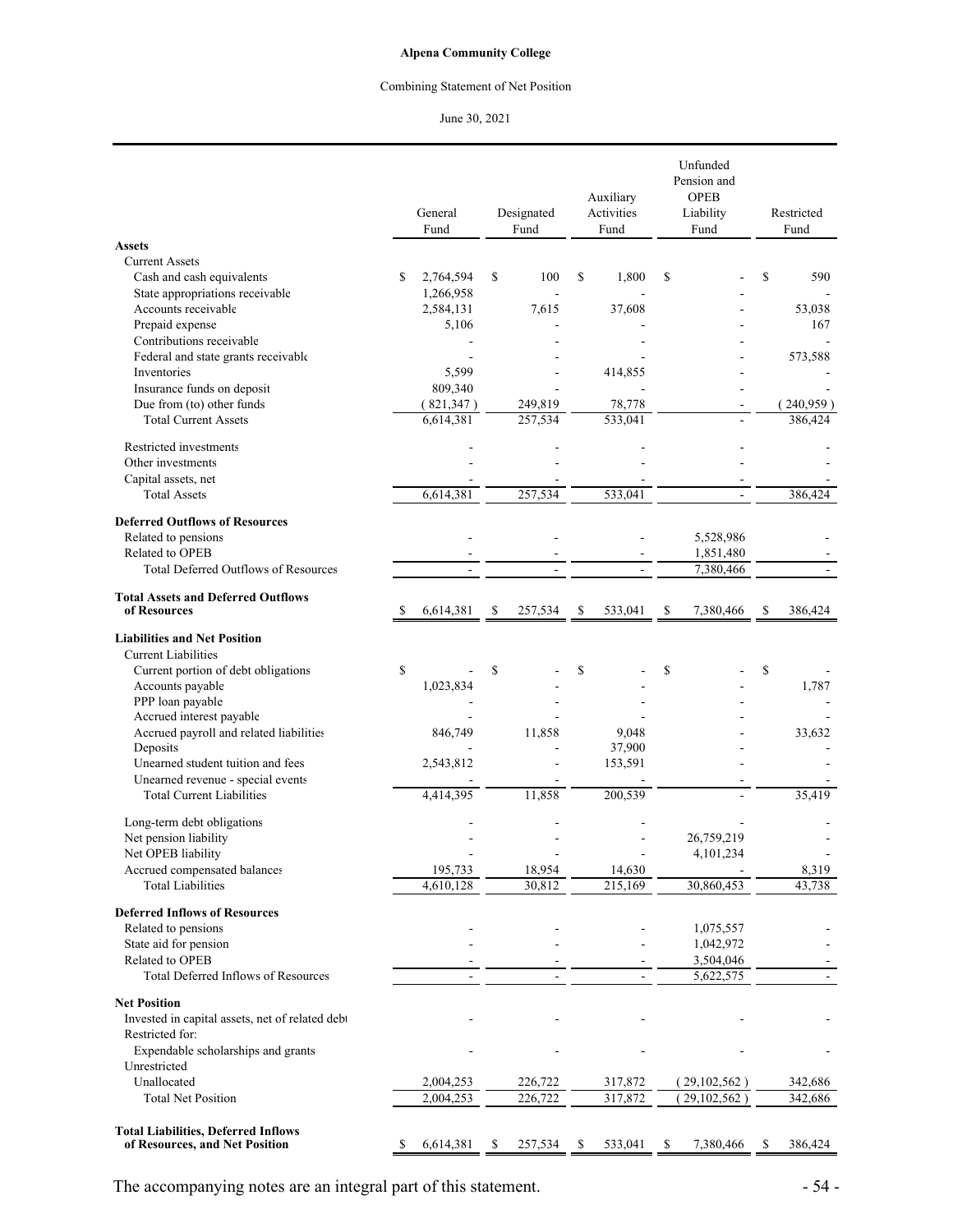| Student<br>Loan<br>Fund |              | Endowment<br>Fund | Plant<br>Fund    | Agency<br>Fund |         | Eliminations |                          | Combined<br>Primary<br>Government<br>Unit |              | A.C.C.<br>Foundation<br>Component<br>Unit |
|-------------------------|--------------|-------------------|------------------|----------------|---------|--------------|--------------------------|-------------------------------------------|--------------|-------------------------------------------|
| \$                      | \$           |                   | \$<br>281,461    | \$             |         | \$           | \$                       | 3,048,545                                 | \$           | 180,347                                   |
|                         |              |                   | 1,380,859        |                |         |              |                          | 2,647,817                                 |              |                                           |
|                         |              |                   | 21,379           |                |         |              |                          | 2,703,771                                 |              |                                           |
|                         |              |                   |                  |                |         |              |                          | 5,273                                     |              |                                           |
|                         |              |                   |                  |                |         |              |                          | ÷,                                        |              | 167,783                                   |
|                         |              |                   |                  |                |         |              |                          | 573,588                                   |              |                                           |
|                         |              |                   |                  |                |         |              |                          | 420,454                                   |              |                                           |
|                         |              |                   |                  |                |         |              |                          | 809,340                                   |              |                                           |
|                         |              | 765               | 532,374          |                | 200,570 |              |                          |                                           |              |                                           |
|                         |              | 765               | 2,216,073        |                | 200,570 |              |                          | 10,208,788                                |              | 348,130                                   |
|                         |              |                   |                  |                |         |              |                          |                                           |              | 9,503,694                                 |
|                         |              |                   | 4,982            |                |         |              |                          | 4,982                                     |              |                                           |
|                         |              |                   | 22,729,972       |                |         |              |                          | 22,729,972                                |              |                                           |
|                         |              | 765               | 24,951,027       |                | 200,570 |              |                          | 32,943,742                                |              | 9,851,824                                 |
|                         |              |                   |                  |                |         |              |                          |                                           |              |                                           |
|                         |              |                   |                  |                | Ē,      |              |                          | 5,528,986                                 |              |                                           |
|                         |              |                   |                  |                |         |              |                          | 1,851,480                                 |              |                                           |
|                         |              |                   |                  |                |         |              | ٠                        | 7,380,466                                 |              |                                           |
|                         | $\mathbb{S}$ | 765               | 24,951,027       |                | 200,570 | $\mathbb{S}$ | \$                       | 40,324,208                                |              | 9,851,824                                 |
| \$                      |              |                   | \$               | \$             |         |              | $\overline{\phantom{a}}$ |                                           | \$           |                                           |
|                         |              |                   |                  |                |         |              |                          |                                           |              |                                           |
| \$                      | \$           |                   | \$<br>259,000    | \$             |         | \$           | \$                       | 259,000                                   | \$           |                                           |
|                         |              |                   |                  |                |         |              |                          | 1,025,621                                 |              | 1,377                                     |
|                         |              |                   |                  |                |         |              |                          | ÷                                         |              |                                           |
|                         |              |                   | 4,944            |                |         |              |                          | 4,944                                     |              |                                           |
|                         |              |                   |                  |                | 190,876 |              |                          | 1,092,163                                 |              |                                           |
|                         |              |                   |                  |                |         |              |                          | 37,900                                    |              |                                           |
|                         |              |                   |                  |                |         |              |                          | 2,697,403                                 |              |                                           |
|                         |              |                   | 263,944          |                | 190,876 |              |                          | 5,117,031                                 |              | 8,575<br>9,952                            |
|                         |              |                   |                  |                |         |              |                          |                                           |              |                                           |
|                         |              |                   | 710,000          |                |         |              |                          | 710,000                                   |              |                                           |
|                         |              |                   |                  |                |         |              |                          | 26,759,219                                |              |                                           |
|                         |              |                   |                  |                |         |              |                          | 4,101,234                                 |              |                                           |
|                         |              |                   | 973,944          |                | 190,876 |              |                          | 237,636<br>36,925,120                     |              | 9,952                                     |
|                         |              |                   |                  |                |         |              |                          |                                           |              |                                           |
|                         |              |                   |                  |                |         |              |                          |                                           |              |                                           |
|                         |              |                   |                  |                |         |              |                          | 1,075,557                                 |              |                                           |
|                         |              |                   |                  |                |         |              |                          | 1,042,972                                 |              |                                           |
|                         |              |                   |                  |                |         |              |                          | 3,504,046<br>5,622,575                    |              |                                           |
|                         |              |                   |                  |                |         |              |                          |                                           |              |                                           |
|                         |              |                   | 21,760,972       |                |         |              |                          | 21,760,972                                |              |                                           |
|                         |              |                   |                  |                |         |              |                          |                                           |              |                                           |
|                         |              | 765               |                  |                |         |              |                          | 765                                       |              | 7,135,478                                 |
|                         |              |                   | 2,216,111        |                | 9,694   |              |                          | (23,985,224)                              |              | 2,706,394                                 |
|                         |              | 765               | 23,977,083       |                | 9,694   |              | ÷,                       | (2,223,487)                               |              | 9,841,872                                 |
|                         |              |                   |                  |                |         |              |                          |                                           |              |                                           |
|                         |              |                   |                  |                |         |              |                          |                                           |              |                                           |
| \$                      | $\mathbb S$  | 765               | \$<br>24,951,027 | -S             | 200,570 | $\mathbb{S}$ | $\mathbb{S}$             | 40,324,208                                | $\mathbf{s}$ | 9,851,824                                 |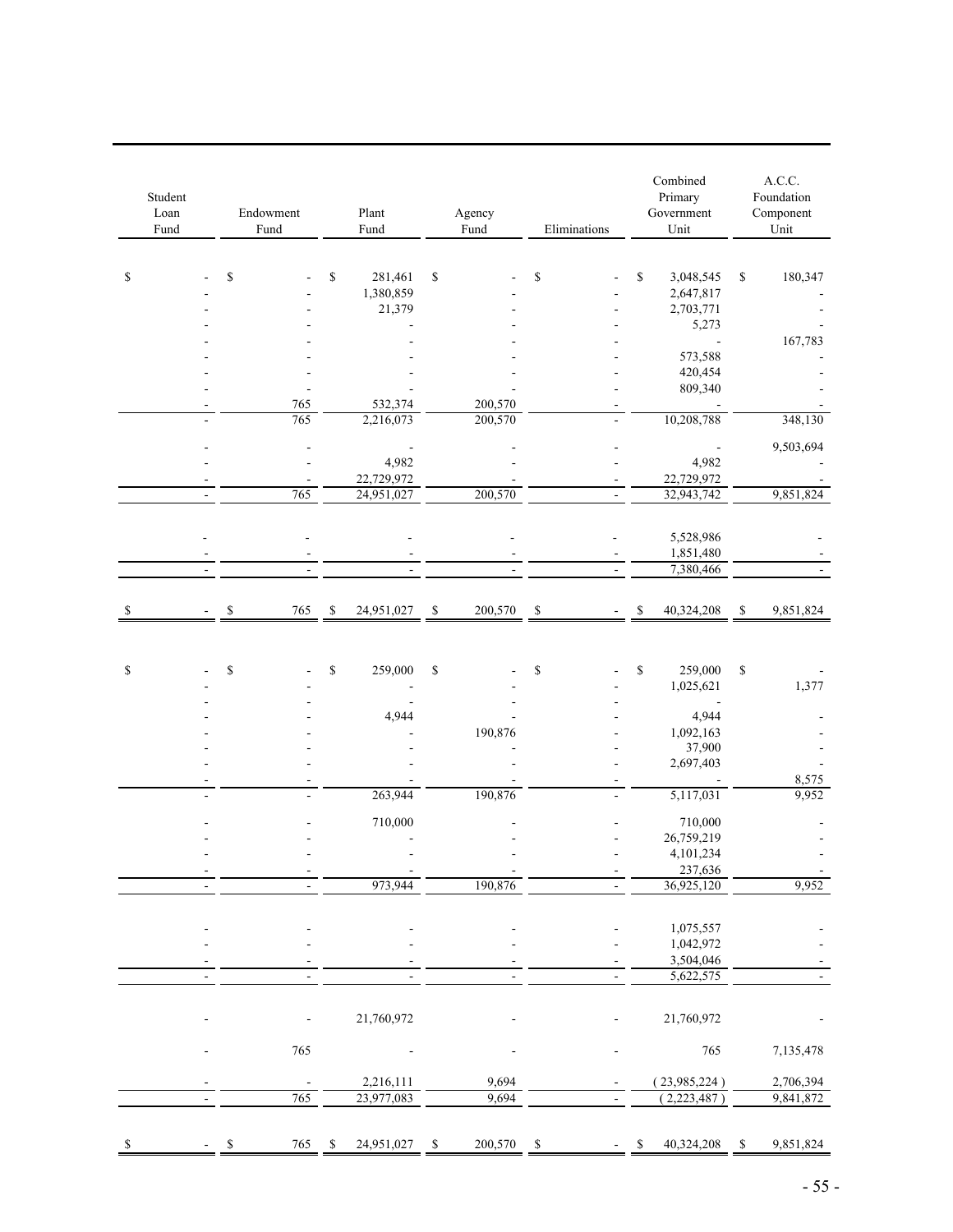#### **Alpena Community College**

### Combining Statement of Revenues, Expenses and Changes in Net Position

#### Year Ended June 30, 2021

|                                              | General<br>Fund | Designated<br>Fund | Auxiliary<br>Activities<br>Fund | Unfunded<br>Pension and<br><b>OPEB</b> Liability<br>Fund | Restricted<br>Fund |
|----------------------------------------------|-----------------|--------------------|---------------------------------|----------------------------------------------------------|--------------------|
| Revenue                                      |                 |                    |                                 |                                                          |                    |
| <b>Operating Revenue</b>                     |                 |                    |                                 |                                                          |                    |
| Tuition and fees                             | \$<br>5,965,030 | \$<br>373,921      | \$                              | \$                                                       | \$                 |
| Federal grants and contracts                 | 9,718           |                    |                                 |                                                          | 3,001,122          |
| State grants and contracts                   |                 | 6,967              |                                 |                                                          | 184,403            |
| Local grants and fees                        |                 |                    |                                 |                                                          | 7,250              |
| Auxiliary activities                         |                 | 112,411            | 922,459                         |                                                          |                    |
| Indirect cost recovery                       | 44,955          |                    |                                 |                                                          | (44,955)           |
| Current funds expenditures for equipment     |                 |                    |                                 |                                                          |                    |
| and capital improvements                     |                 |                    |                                 |                                                          |                    |
| Miscellaneous                                | 98,475          | 180                |                                 |                                                          |                    |
| <b>Total Operating Revenue</b>               | 6,118,178       | 493,479            | 922,459                         | $\overline{\phantom{a}}$                                 | 3,147,820          |
| <b>Expenses</b>                              |                 |                    |                                 |                                                          |                    |
| <b>Operating Expenses</b>                    |                 |                    |                                 |                                                          |                    |
| Instruction                                  | 7,782,763       | 4,601              |                                 | (312,399)                                                | 5,341              |
| Technology                                   | 1,039,866       | 41,730             | 43,191                          | (34,002)                                                 |                    |
| Public services                              |                 | 182,151            | 82,538                          | (5,445)                                                  | 1,975,063          |
| Instructional support                        | 1,561,728       | 5,345              |                                 | (68, 257)                                                | 40,528             |
| Student services                             | 1,380,951       | 315,027            | 1,042,522                       | (73,810)                                                 | 2,437,797          |
| Institutional administration                 | 2,070,342       |                    |                                 | (52, 811)                                                |                    |
| Operation and maintenance of plant           | 1,626,178       | 16,027             | 3,414                           | (39,998)                                                 |                    |
| Depreciation                                 |                 |                    |                                 |                                                          |                    |
| <b>Total Operating Expenses</b>              | 15,461,828      | 564,881            | 1,171,665                       | (586, 722)                                               | 4,458,729          |
| Operating Income (Loss)                      | (9,343,650)     | (71, 402)          | (249, 206)                      | 586,722                                                  | (1,310,909)        |
| <b>Nonoperating Revenue (Expenses)</b>       |                 |                    |                                 |                                                          |                    |
| State appropriations                         | 7,155,151       |                    |                                 | (1,042,972)                                              |                    |
| Paycheck Protection Program Loan Forgiveness | 2,435,600       |                    |                                 |                                                          |                    |
| Federal CARES Act Provisions                 | 317,694         | 89,702             | 42,943                          |                                                          | 1,610,302          |
| Property tax                                 | 2,757,927       |                    |                                 |                                                          |                    |
| Investment income                            | 196,998         |                    |                                 |                                                          |                    |
| Interest on capital asset - related debt     |                 |                    |                                 |                                                          |                    |
| Gifts and permanent endowments               | 6,456           | 3,581              |                                 |                                                          | 2,807              |
| Gain (loss) on sale of capital assets        |                 |                    |                                 |                                                          |                    |
| Net Nonoperating Revenue (Expense)           | 12,869,826      | 93,283             | 42,943                          | (1,042,972)                                              | 1,613,109          |
| Increase (Decrease) in Net Position          | 3,526,176       | 21,881             | (206, 263)                      | (456, 250)                                               | 302,200            |
| Transfers In (Out)                           | (3,021,644)     | 108,002            | 340,539                         |                                                          | 21,183             |
| Net Increase (Decrease) in Net Position      | 504,532         | 129,883            | 134,276                         | (456,250)                                                | 323,383            |
| Net Position - beginning of year             | 1,499,721       | 96,839             | 183,596                         | (28, 646, 312)                                           | 19,303             |
| Net Position - end of year                   | \$<br>2,004,253 | \$<br>226,722      | \$<br>317,872                   | \$<br>(29,102,562)                                       | 342,686<br>\$      |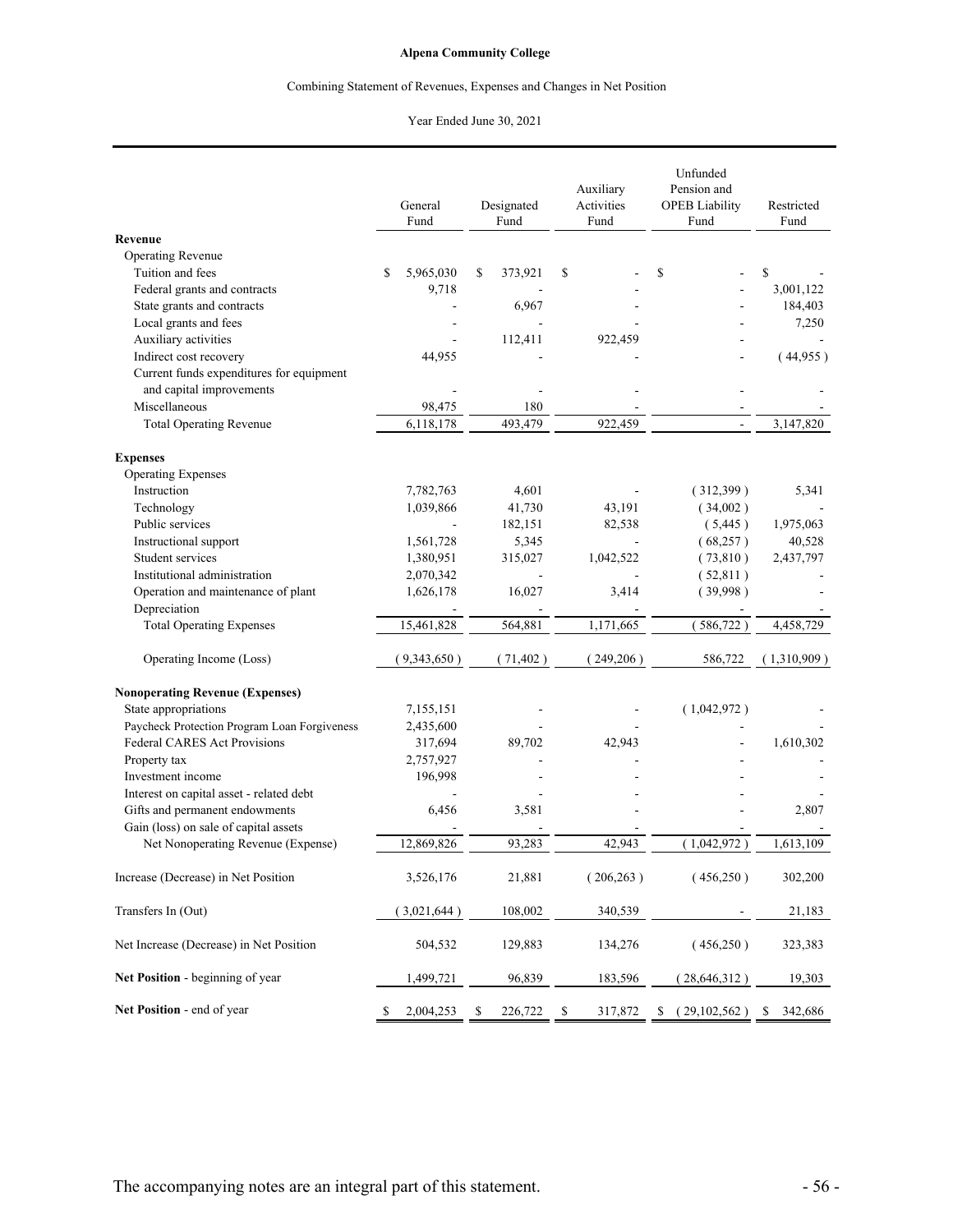| Student<br>Loan<br>Fund  | Endowment<br>Fund | Plant<br>Fund    | Agency<br>Fund | Eliminations      | Combined<br>Primary<br>Government<br>Unit | A.C.C.<br>Foundation<br>Component<br>Unit |
|--------------------------|-------------------|------------------|----------------|-------------------|-------------------------------------------|-------------------------------------------|
| \$                       | $\mathbb S$       | \$<br>176,186    | \$<br>2,100    | \$<br>(1,527,859) | \$<br>4,989,378                           | \$                                        |
|                          |                   |                  |                |                   | 3,010,840                                 |                                           |
|                          | 24,468            |                  |                |                   | 215,838                                   |                                           |
|                          |                   |                  |                |                   | 7,250                                     |                                           |
|                          |                   |                  |                |                   | 1,034,870                                 |                                           |
|                          |                   |                  |                |                   |                                           |                                           |
|                          |                   | 5,505,296        |                | (5,505,296)       |                                           |                                           |
|                          |                   |                  | 19,534         |                   | 118,189                                   | 29,340                                    |
|                          | 24,468            | 5,681,482        | 21,634         | (7,033,155)       | 9,376,365                                 | 29,340                                    |
|                          |                   |                  |                |                   |                                           |                                           |
|                          |                   |                  | 3,794          |                   | 7,484,100                                 |                                           |
|                          |                   |                  |                |                   | 1,090,785                                 |                                           |
|                          |                   |                  |                | (707, 736)        | 1,526,571                                 |                                           |
|                          |                   |                  |                | (26, 693)         | 1,512,651                                 |                                           |
|                          | 183,916           |                  | 23,669         | (1,527,859)       | 3,782,213                                 | 1,798,481                                 |
|                          |                   |                  | 2,501          |                   | 2,020,032                                 | 101,271                                   |
|                          |                   | 5,586,049        |                | (5,235,365)       | 1,956,305                                 |                                           |
|                          |                   | 965,879          |                |                   | 965,879                                   |                                           |
| $\overline{\phantom{a}}$ | 183,916           | 6,551,928        | 29,964         | (7,497,653)       | 20,338,536                                | 1,899,752                                 |
|                          | (159, 448)        | (870, 446)       | (8,330)        | 464,498           | (10,962,171)                              | (1,870,412)                               |
|                          |                   |                  |                |                   |                                           |                                           |
|                          |                   | 1,380,859        |                |                   | 7,493,038                                 |                                           |
|                          |                   |                  |                |                   | 2,435,600                                 |                                           |
|                          |                   | 14,159           |                | (464, 498)        | 1,610,302                                 |                                           |
|                          |                   |                  |                |                   | 2,757,927<br>197,241                      |                                           |
|                          |                   | 243<br>(30,777)  |                |                   | (30,777)                                  | 2,264,143                                 |
|                          | 146,864           | 1,502,050        | 2,752          |                   | 1,664,510                                 | 707,984                                   |
|                          |                   | 2,729            |                |                   | 2,729                                     |                                           |
|                          | 146,864           | 2,869,263        | 2,752          | (464, 498)        | 16,130,570                                | 2,972,127                                 |
|                          | (12,584)          | 1,998,817        | (5,578)        |                   | 5,168,399                                 | 1,101,715                                 |
|                          |                   | 2,551,920        |                |                   |                                           |                                           |
|                          | (12, 584)         | 4,550,737        | (5,578)        |                   | 5,168,399                                 | 1,101,715                                 |
|                          | 13,349            | 19,426,346       | 15,272         |                   | (7,391,886)                               | 8,740,157                                 |
|                          | 765<br>\$         | 23,977,083<br>\$ | 9,694<br>\$    | \$                | $(2,223,487)$ \$<br>$-$ \$                | 9,841,872                                 |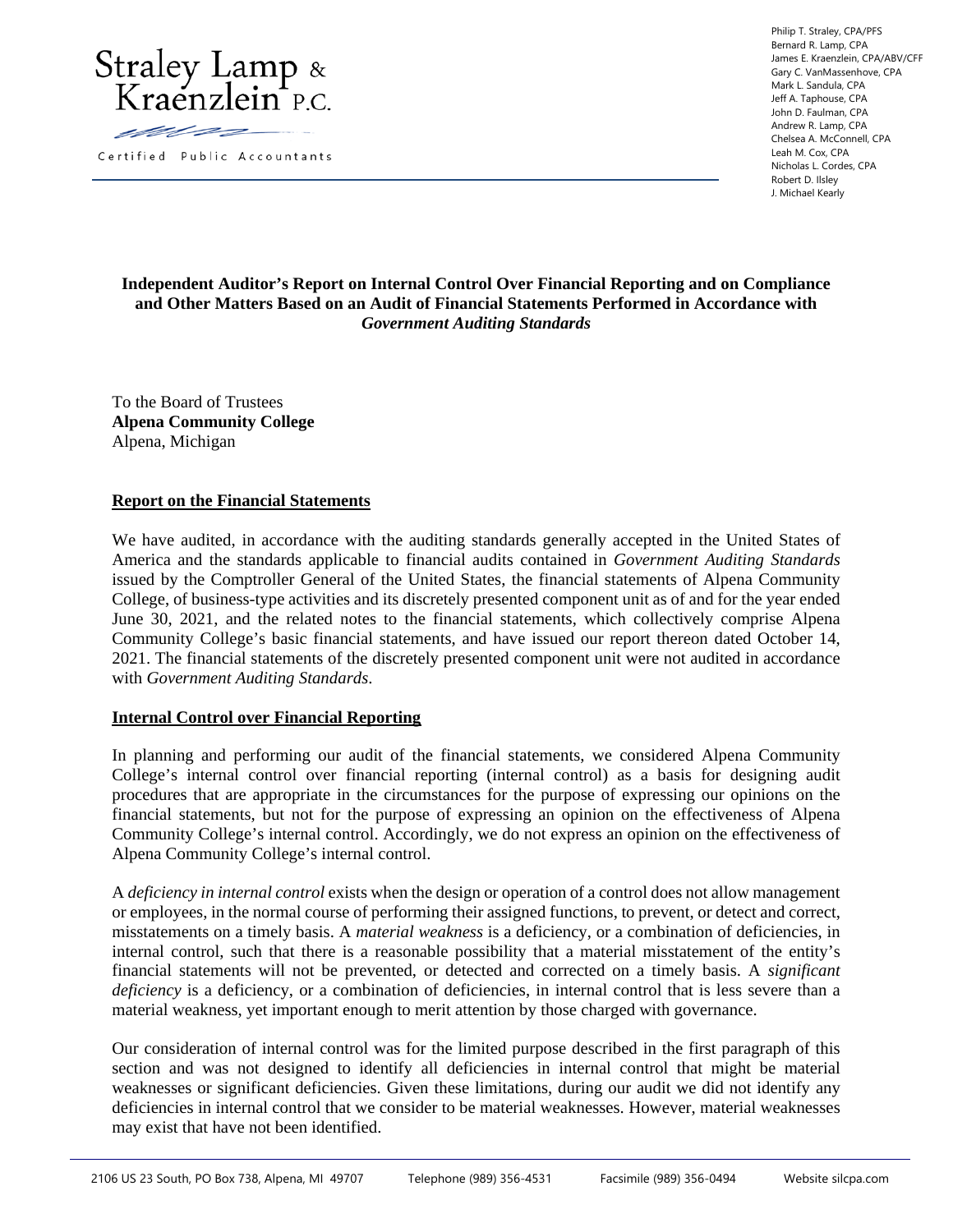# **Notes to Financial Statements**

# Note 4. Pension and Other Postemployment Benefit (OPEB) Plans.

### **Industry Information and Significant Accounting Policies.**

### Michigan Public School Employees' Retirement System.

**Plan Description.** The College participates in the Michigan Public School Employees' Retirement System (MPSERS or System), a statewide, cost-sharing, multiple-employer defined benefit public employee retirement system governed by the State of Michigan that covers substantially all non-exempt employees of the College and 62.7% of exempt employees. Exempt employees may choose an optional retirement plan managed by the Teachers Insurance Annuity Association (TIAA). The System provides retirement, survivor, and disability benefits to plan members and their beneficiaries. The System also provides postemployment health care benefits to retirees and beneficiaries who elect to receive those benefits.

The Michigan Public School Employees' Retirement System issues a publicly available financial report that includes financial statements and required supplementary information for the pension and postemployment health care plans. That report is available on the web at http://www.michigan.gov/orsschools, or by writing to the Office of Retirement System (ORS) at 530 West Allegan Street, P.O. Box 30171, Lansing, MI 48909.

**Contributions.** Public Act 300 of 1980, as amended, required the College to contribute amounts necessary to finance the coverage of pension and OPEB benefits of active and retired members. Contribution provisions are specified by State statute and may be amended only by action of the State Legislature. Under these provisions, each College's contribution is expected to finance the costs of benefits earned by employees during the year, with an additional amount to finance a portion of the unfunded accrued liability.

The College's contributions are determined based on employee elections. There are a number of different benefit options included in the plan available to employees based on date of hire. Contribution rates are adjusted annually by the ORS. The range of rates are as follows:

|                                      | Pension         | <b>OPEB</b>       |
|--------------------------------------|-----------------|-------------------|
| July 1, 2013 – September 30, 2013    | 12.78% - 15.21% | $8.18\% - 9.11\%$ |
| October 1, 2013 – September 30, 2014 | 15.44% - 18.34% | $5.52\% - 6.45\%$ |
| October 1, 2014 – September 30, 2015 | 18.76% - 23.07% | $2.71\% - 2.20\%$ |
| October 1, 2015 – September 30, 2016 | 14.56% - 18.95% | $6.40\% - 6.83\%$ |
| October 1, 2016 – September 30, 2017 | 15.27% - 19.03% | 5.69% - 5.91%     |
| October 1, 2017 – September 30, 2018 | 16.14% - 20.49% | $4.82\% - 5.07\%$ |
| October 1, 2018 – September 30, 2019 | 16.39% - 20.59% | 7.57% - 7.93%     |
| October 1, 2019 – September 30, 2020 | 16.39% - 20.59% | 7.57% - 8.09%     |
| October 1, 2020 – June 30, 2021      | 16.39% - 20.59% | 7.57% - 8.43%     |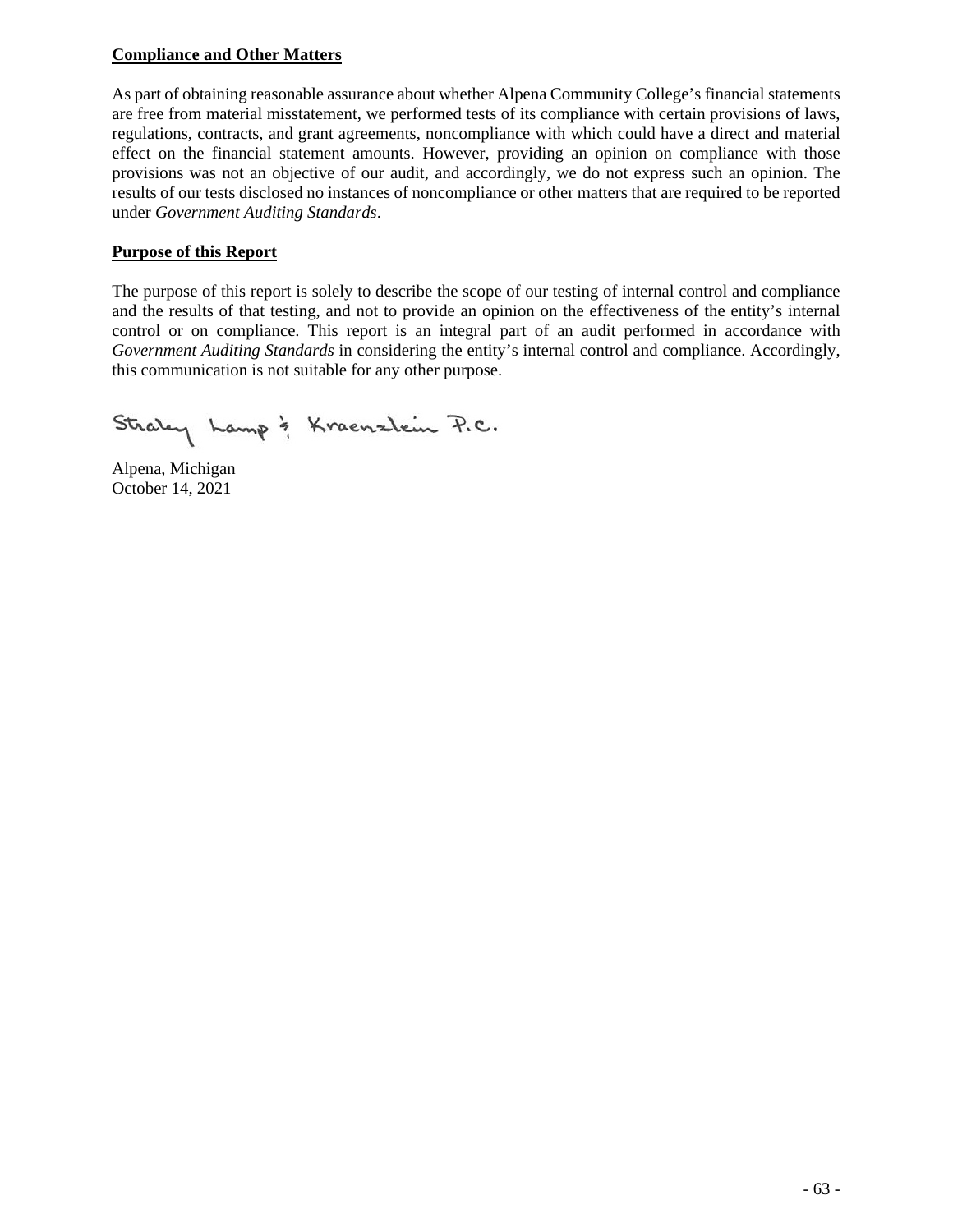

Philip T. Straley, CPA/PFS Bernard R. Lamp, CPA James E. Kraenzlein, CPA/ABV/CFF Gary C. VanMassenhove, CPA Mark L. Sandula, CPA Jeff A. Taphouse, CPA John D. Faulman, CPA Andrew R. Lamp, CPA Chelsea A. McConnell, CPA Leah M. Cox, CPA Nicholas L. Cordes, CPA Robert D. Ilsley J. Michael Kearly

# **Communication with Those Charged with Governance**

 To the Board of Trustees **Alpena Community College**  Alpena, Michigan

 We have audited the financial statements of the business-type activities and the discretely presented component unit of the Alpena Community College for the year ended June 30, 2021. Professional standards related to the planned scope and timing of our audit. We have communicated such information in our letters dated August 11, 2021. Professional standards also require that we communicate to you the following require that we provide you with information about our responsibilities under generally accepted auditing standards, *Government Auditing Standards* and the Uniform Guidance, as well as certain information information related to our audit.

### **Significant Audit Matters**

### *Qualitative Aspects of Accounting Practi*ces

 accounting policies used by Alpena Community College are described in Note 1 to the financial statements. Statement) No. 84, *Fiduciary Activities*, in 2021. Accordingly, the cumulative effect of the accounting in net position. We noted no transactions entered into by Alpena Community College during the year for Management is responsible for the selection and use of appropriate accounting policies. The significant As described in Note 1 to the financial statements, Alpena Community College changed accounting policies related to fiduciary activities by adopting Statement of Governmental Accounting Standards (GASB change as of July 1, 2019 in the statement of net position and statement of revenues, expenses and changes which there is a lack of authoritative guidance or consensus. All significant transactions have been recognized in the financial statement in the proper period.

 Accounting estimates are an integral part of the financial statements prepared by management and are based events. Certain accounting estimates are particularly sensitive because of their significance to the financial statements and because of the possibility that future events affecting them may differ significantly from on management's knowledge and experience about past and current events and assumptions about future those expected. The most sensitive estimates affecting Alpena Community College's financial statements were:

- about the useful lives of its fixed assets. We evaluated the key factors and assumptions used to develop the depreciation expense in determining that it is reasonable in relation to the • Management's estimate of the depreciation expense is based on management's assumptions financial statements taken as a whole;
- deferred outflows of resources which is based upon actuarial valuations which considers such • Management's estimate of its pension, OPEB liabilities, deferred inflows of resources, and assumptions as the long-term expected return on plan assets, discount rates, future employee wages, inflation, mortality rates, and cost of living adjustments.